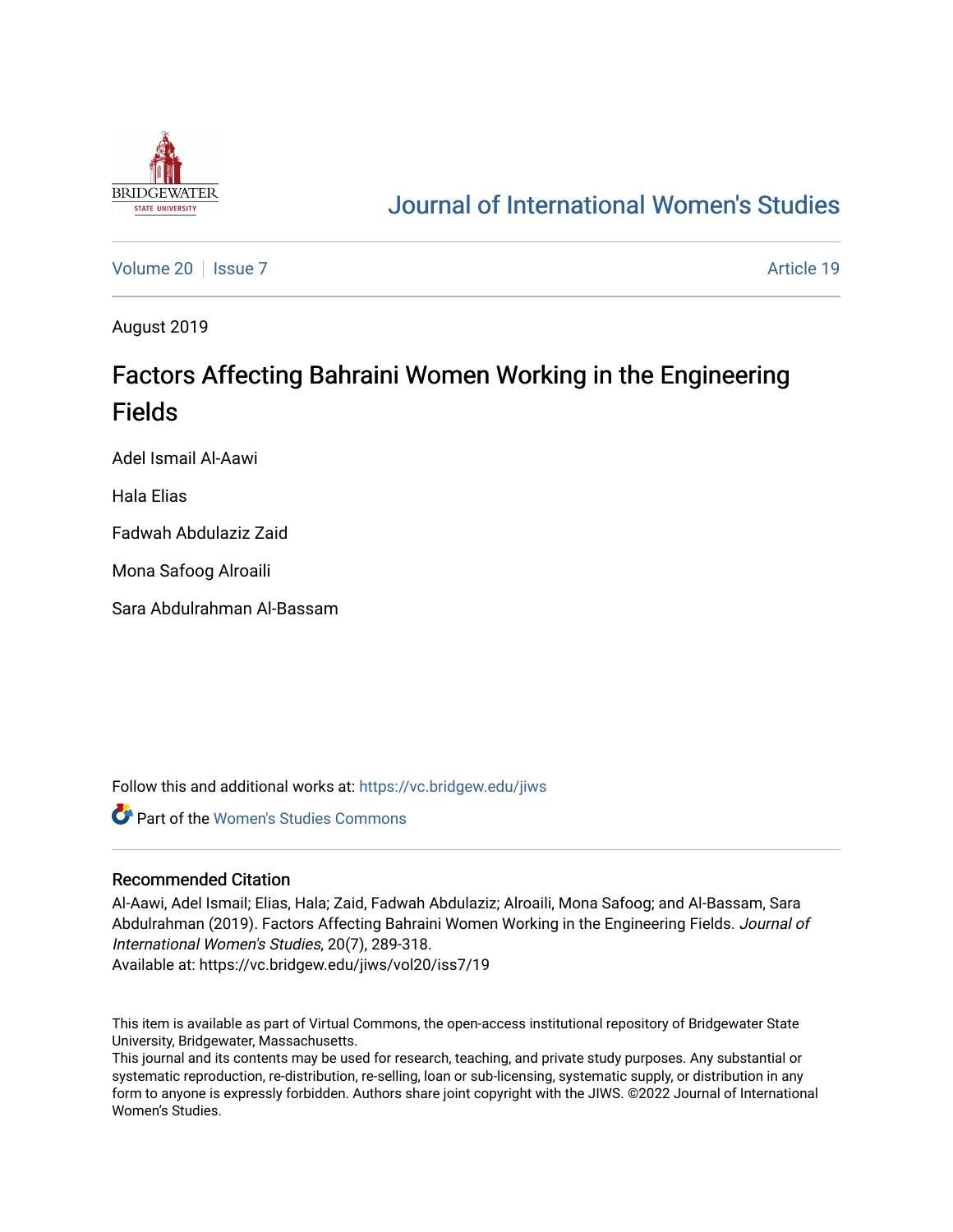#### Al-Aawi et al.: Factors Affecting Bahraini Women Working in Engineering Fields

This journal and its contents may be used for research, teaching and private study purposes. Any substantial or systematic reproduction, re-distribution, re-selling, loan or sub-licensing, systematic supply or distribution in any form to anyone is expressly forbidden. ©2019 Journal of International Women's Studies.

### **Factors Affecting Bahraini Women Working in the Engineering Fields**

By Adel Ismail Al-Aawi<sup>1</sup>, Hala Elias<sup>2</sup>, Fadwah Abdulaziz Zaid<sup>3</sup>, Mona Safoog Alroaili<sup>4</sup>, and <sup>5</sup> Sara Abdulrahman Al-Bassam

#### **Abstract**

The purpose of this study is to explore the current level of contribution of Bahraini women to the engineering fields in the Kingdom of Bahrain, while specifically examining the factors that affect Bahraini women in the engineering profession. This study determines the extent to which the principles and policies of equal opportunity are implemented and their effect on the participation of women in such fields. To achieve the aims of this study, factors such as observation of work environment, characteristics, family responsibilities, culture, and equal opportunity (bias) are discussed and analyzed. This study relies on the descriptive approach, where questionnaires, which were distributed to Bahraini women engineers in both government and private sectors in different positions, are used to collect data. The sample of the respondents was drawn from different age groups and experience levels. The study shows that Arab societies need to support women engineers and try their best to increase the number participating in the engineering fields, which play an important role in the process of economic growth. From the diversity of attitudes and experiences, the status of Bahraini women engineers is not satisfactory at the present time because they must be allowed to participate in the engineering fields equally with their male counterparts in order to improve themselves and their presence and achieve equivalence in engineering fields.

*Keywords:* Bahraini Women, Engineering Fields, Observation of Work Environment, Characteristics, Family Responsibilities, Culture, Equal Opportunity

#### **Background**

 $\overline{a}$ 

Women's participation in the engineering fields nowadays is increasing around the world, and at the same time women are observed to be a minority in these fields. According to Berrais (2010), jobs in Arab countries have developed and grown in science, information technology, technical knowledge, and engineering. The rate of women engineers' participation is still very low, at twenty-five percent of the Bahrain workforce, when compared to the female population, which in Bahrain forms forty percent of the total population (Alayam, 2017; Supreme Council for Women, 2017). This article shows that there are several obstacles that hinder the increase in their participation in the engineering fields.

Choosing a university specialization and making a career decision is the hardest and most important decision in a person's life. Women have more participation in different types of social occasions that affect the culture, economy, and the country's development, which is

1

<sup>1</sup> Professor of Management & Information Sytems, University of Bahrain, College of Business Administration, Department of Management and Marketing [adel.alalawi@gmail.com](mailto:adel.alalawi@gmail.com)

<sup>2</sup> Dean of College of Business & Financial Sciences, Associate Professor, Royal University for Women, Kingdom of Bahrain

<sup>&</sup>lt;sup>3</sup> Senior Civil Engineer, Ministry of Transportation and Telecommunication, Kingdom of Bahrain

<sup>4</sup> Traffic Engineer, Ministry of Interior, General Director of Traffic, Kingdom of Bahrain

<sup>&</sup>lt;sup>5</sup> Information & Documents Analyst, The Social Development Office of His Highness the Prime Minister's Diwan, State of Kuwait.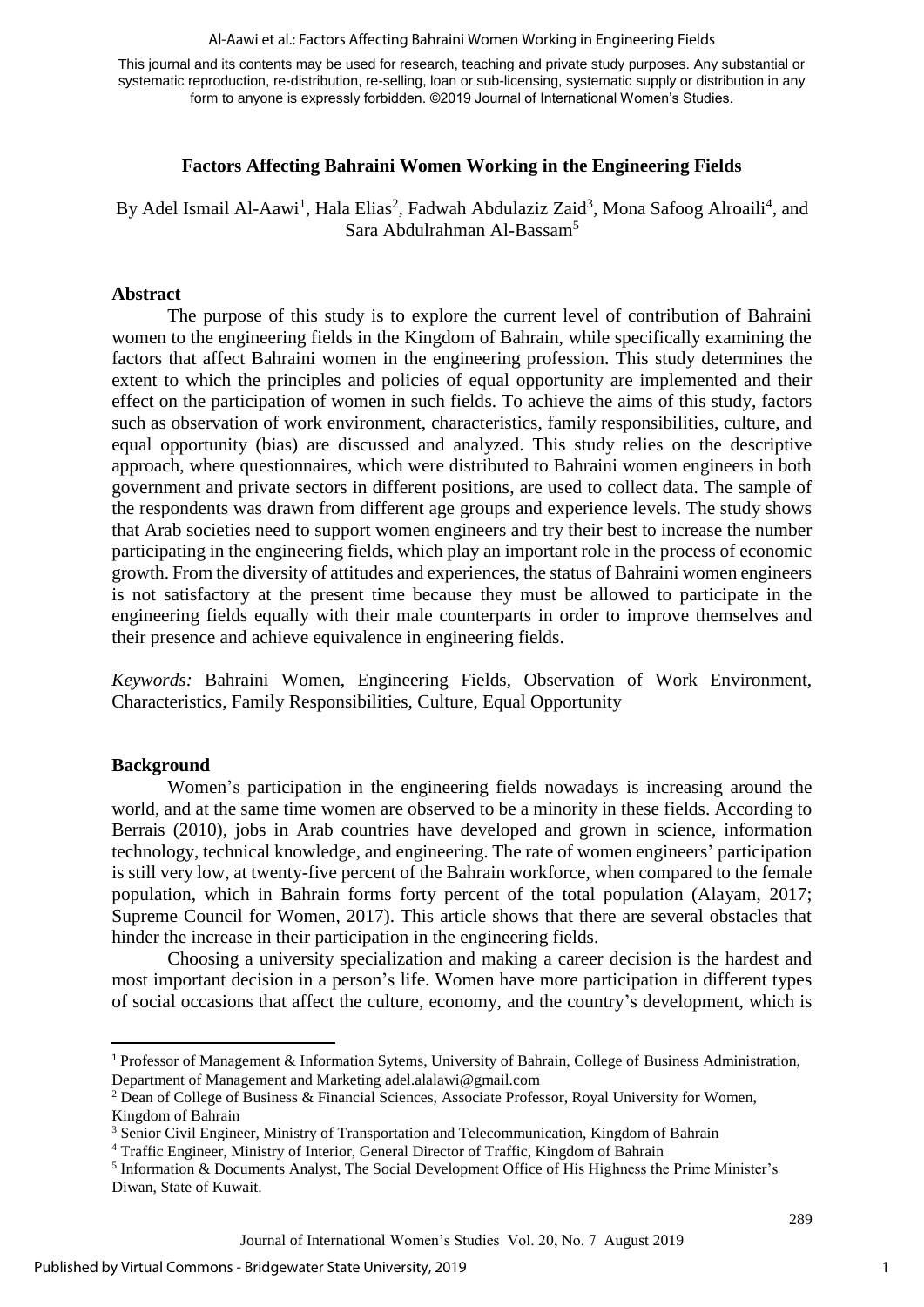reflected in women's roles in all different sectors. Geertsema (2007) stated that when women are engaged in non-traditional careers such as engineering, it is a challenge for societies to appreciate their capabilities.

Women in the Kingdom of Bahrain have always been portrayed as pioneers by neighboring countries in the region, in terms of educational excellence, gender equality, and professional occupations, among many other factors. The Supreme Council for Woman (SCW) plays an important role in fostering the skills and abilities of women in Bahrain. The Bahrain Economic Development Board (EDB) (2013) states that the SCW "was established in Bahrain in 2001, headed by Her Royal Highness Princess Sabeeka Bint Ibrahim Al Khalifa, to promote the status of women, promote better awareness of their capabilities, ensure that their rights are protected and help tackle problems in different spheres of society."

From the workforce involvement point of view, and according to the Supreme Council for Woman's 2015 report, "the percentage of women's representation of the total Bahraini workforce increased from 4.9 percent to 31.8 percent during the period 1971–2013." This signals an ever increasing and healthy participation of women in the job market, which is also another reason why the present study is significant (Supreme Council for Women, 2015).

We further cite a study that was conducted by Ahmed (2007) about social sciences specifically related to Bahrain in terms of agreeing that women in Bahrain were the first women in the Gulf Cooperation Council (GCC) countries to receive education and to be appointed in senior positions in the country. It is also known in the region that there have been many recent advances in the early  $21^{st}$  century, such as the first woman minister and ambassador (Glosemeyer, 2006).

In an interview in BNA (2017), Her Royal Highness Princess Sabeeka bint Ibrahim Al Khalifa, Wife of His Majesty the King and President of the SCW, "has announced the theme of the Bahraini Women's Day 2017, which will celebrate Bahraini women in the engineering field. She hailed the unlimited support of HM the King to Bahraini women and his appreciation of their role and contributions to all development fields." HRH the Princess stated that Bahraini women have been able to cope with the new engineering specialties and have become a great presence in them, pointing out that Bahraini women have been able to prove their efficiency and resilience in these areas despite difficulties, to reach the proportion of female graduates of this specialization, which is about forty-three percent in the labor market, twenty-five percent in the public sector, and twenty-one percent in the private sector, with a fifty-three percent increase in the public sector, according to the latest statistics of the Civil Service Bureau.

The purpose of this study is to explore the current level of contribution of Bahraini women to the engineering sector in the Kingdom of Bahrain by examining the factors affecting Bahraini women in engineering. This study aims to achieve this by critically discussing the main factors that affect Bahraini working women specifically in this field. These factors involve the observation of work environment, characteristics, family responsibilities, culture, and gender gap. This in turn will be compared and contrasted with the factors impacting issues, such as, but not limited to, effectiveness, productivity, and employability relevant to the Kingdom's engineering sector.

### *Statement of the Problem*

As per our search into the literature that specifically looks into the challenges that affect Bahraini women negatively in terms of working in the engineering sector, we have found that research in this matter is very rare. This article is one step toward revealing opinions to the public, as well as adding to the study of challenges and issues facing Bahraini women in general through the categorization of the workforce in the population. We hope this will lead to improvement in women's employment issues.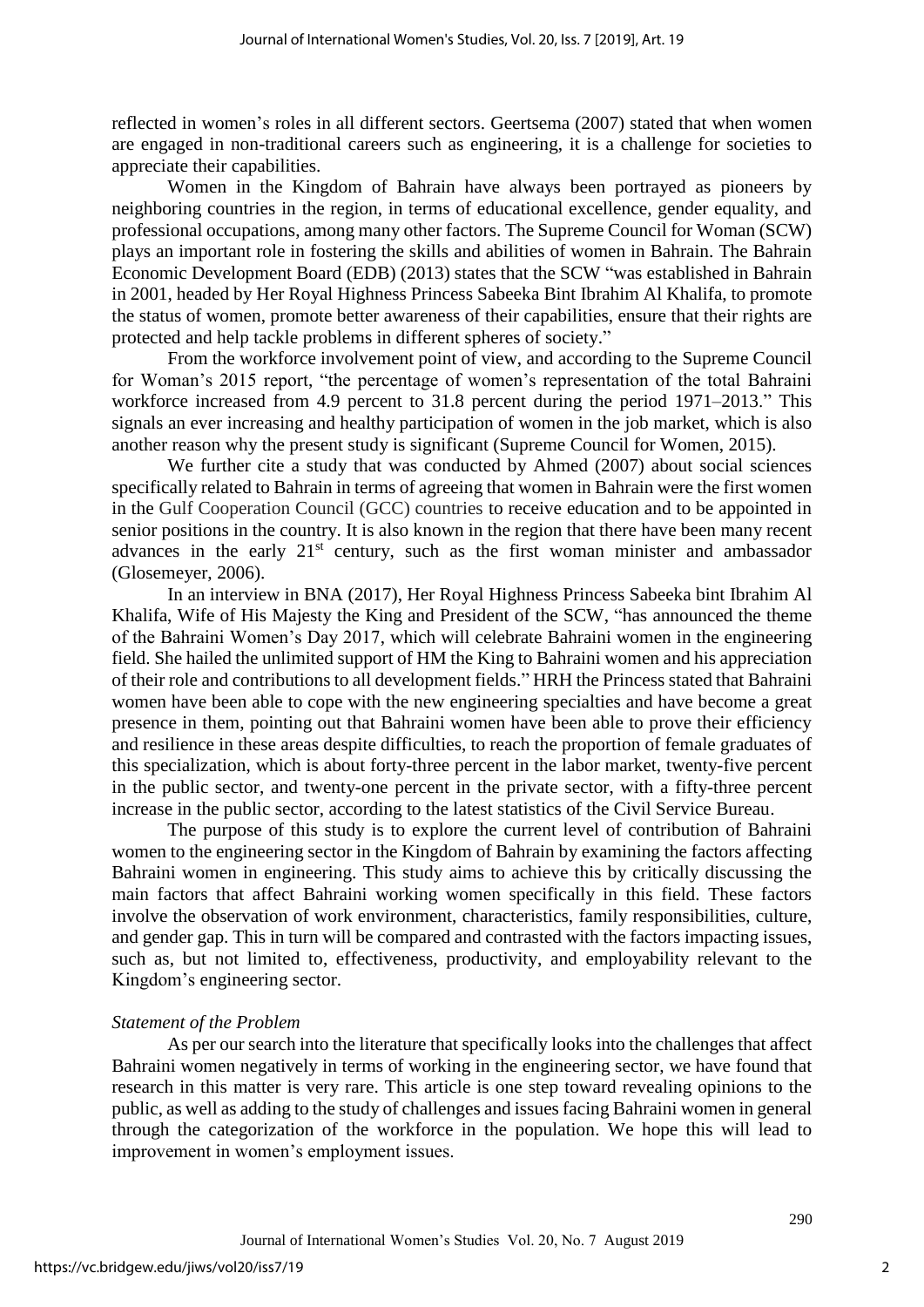# *Study Questions*

The study aims to answer the following questions:

- 1. Is the engineering work environment suitable for Bahraini women?
- 2. Do Bahraini women engineers have the right characteristics to lead and work on engineering projects?
- 3. What are the challenges that Bahraini women face in the engineering field that affect their family responsibilities in the Bahraini culture?
- 4. How is the Bahraini culture affecting women engineers?
- 5. Is there a difference between male and female engineers in Bahrain? Is the opportunity to work in the engineering fields dependent on gender?

# *Objectives of the Study*

The research aims to do the following:

- Study the current status of Bahraini women in the engineering sector in both the government and private sectors, and compare the opportunities and offers that are available for men and women in the engineering sector in Bahrain.
- Study and analyze some factors that affect Bahraini women and challenge them to work in the engineering sector, such as their work environment, characteristics, family responsibilities, culture, and gender gap.
- Identify the challenges and a benefit yielded from each factor, deliver a clear conclusion on the current position of women, and recommend future means of advancement and improvement.

# *Structure of the Study*

This study is presented in five sections: this first section has been an introduction to the research problem, study questions, and the objectives of the study; the second section is the literature review, survey, and general information about women in the engineering fields and factors that affect women in the engineering sector; the third section covers the methodology in detail, describing data collection methods and explaining the target population for this research; the fourth section portrays the details of the survey and the data that have been collected and analyzed, and explains the study output and results; and the final section covers the conclusion and recommendations that may have a positive impact for Bahraini women engineers.

## **Literature Review**

The majority of the studies around the world mention that the percentage of women who continue to work in the field of engineering is decreasing due to the obstacles and difficulties imposed by societies in which women are not given the opportunity to prove themselves in engineering disciplines (Frehill et al., 2008; Hill et al., 2010; and Al-Alawi et.al, 2018). The belief in most societies is that women are unable to cope with the external world and especially with the fieldwork involved in the engineering profession, which is considered a "male-dominated" profession. As a result of this belief, Arab societies are unsupportive of women in the scientific fields in general, and in the engineering fields in particular. Nevertheless, a study carried out by the Society of Women Engineers (2006) in Hill et al. (2010) indicated that a retention survey of 6,000 participants or more who graduated with an engineering degree from 1985 to 2003 shows that twenty-five percent of women engineers studied were either unemployed or not employed in an engineering arena, whereas only onetenth of males who studied engineering had quit the engineering field. Nevertheless, Fouad and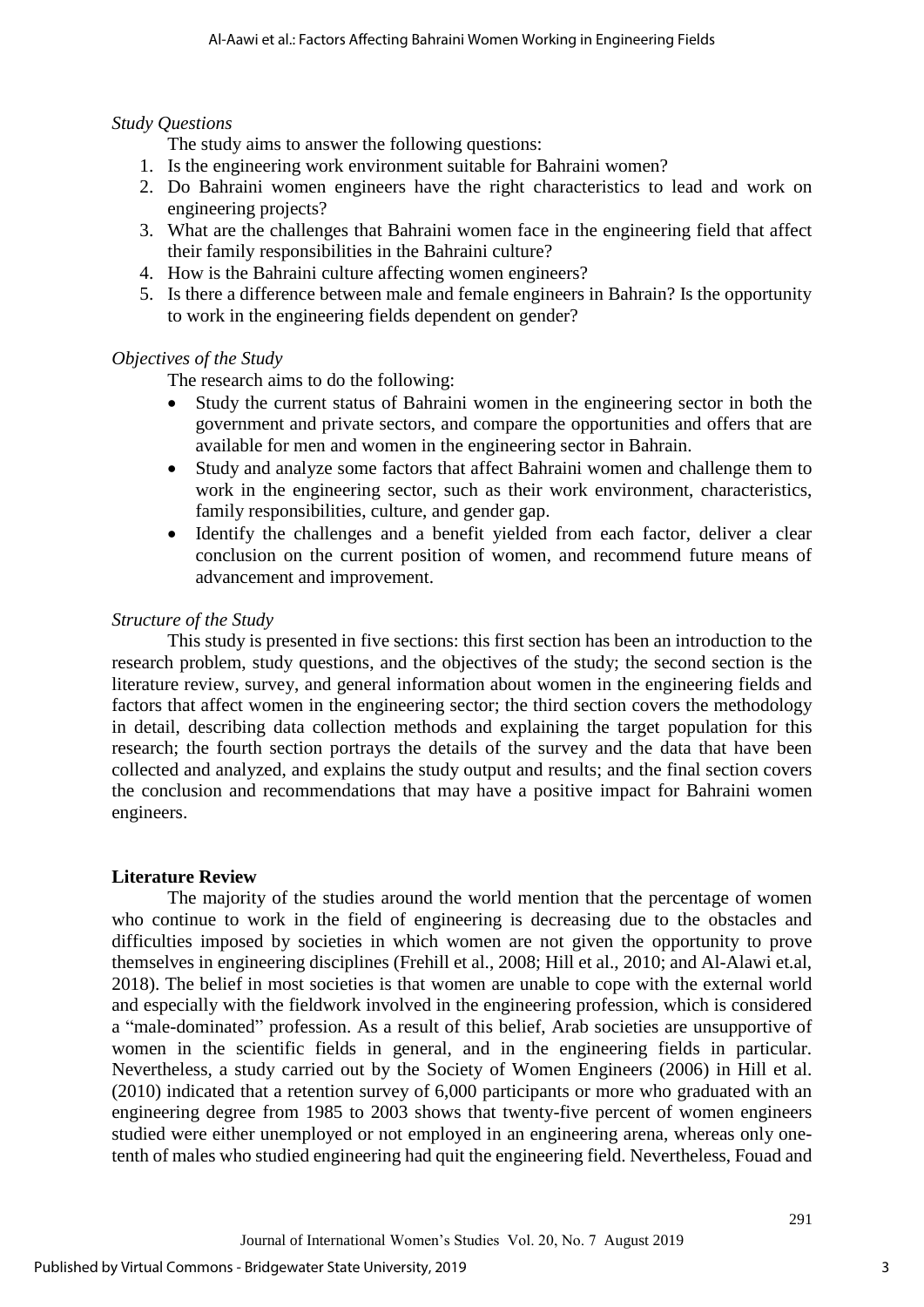Singh (2011) stated, "The ranks of women engineers have grown from less than two percent of all engineers in the United States in 1978 to nine percent of engineers today."

The controversial question is why there are so few female engineers and why female engineers leave their jobs after years of working in the engineering fields. This paper will answer these questions and will investigate major factors that affect decision-making by females to participate and enter engineering fields, especially for Bahraini women engineers. As mentioned earlier, the women comprise twenty-five percent of Bahraini engineers according to the statistics posted in SCW website (Supreme Council for Women, 2017).

Recently, some studies have noted that women s in engineering careers left their jobs more than women in any other sector. For example, one study shows that, "specific to engineering, the Society of Women Engineers (SWE) reported that one in four women who entered the engineering field have left the profession after age 30, compared to one in ten male engineers" (SWE, 2007). A woman's decision to leave her job is influenced by several factors. The main factors presented in this paper are workplace environment, female characteristics, family responsibility, culture, and gender gap. These factors generally have hindered the success of women working in engineering, leading to the reluctance of most women to work in different engineering fields.

Fouad and Singh's (2011) study shows that in the U.S., "Women are now nearly 20 percent of engineering graduates. However, only 11 percent of professional engineers are women." This study shows that despite the escalating proportion of female graduates from engineering disciplines, their participation is not increasing in the field of engineering work. Of course, there are reasons that affect their decision and lead them to leave that profession that are not related to their capabilities.

### *The Workplace Environment*

The climate of the working environment may be one of the main reasons why women do not feel comfortable in the workplace. One study shows that women engineers feel that their workplace environment is unfriendly because of the observable differences between female engineers and their male colleagues. In addition to the exact aspects of a male-oriented culture that is hostile to women, these are hard to understand because they are inherent in the culture of Bahraini society and difficult to control. On the other hand, the impact of these cultural differences on Bahraini women may create an atmosphere in which they do not want to work, despite their ability to function under the hardest conditions and their desire to engage in a challenging work field, including work in the engineering field.

Fouad and Singh (2011) suggested that some women engineers leave their specialty and work in different fields. They added that some do not enter the engineering field mainly because it is a workplace full of males. As for the women who have left this specialty, one out of three left due to their discomfort in the work environment. It is also worth mentioning that the field of engineering is characterized by a lot of fieldwork that must be done and requires physical strength to do the required tasks. Finally, it is possible to say that one of the most important difficulties facing Bahraini women in the engineering field is the nature of the field work and the pressure of external work while not taking into account their physical nature, leading to lack of job satisfaction, in turn leading to decisions to leave the job. Fouad and Singh (2011) added that the physical needs of women can have a negative impact on their physical and mental functioning.

In contrast to the above, Bahraini women are able to overcome these difficulties and increase their productivity and carry out their work in a leisurely manner, provided that they take into consideration their female nature, not equating them with men in everything, but fairness and the integretation of their needs as women are required.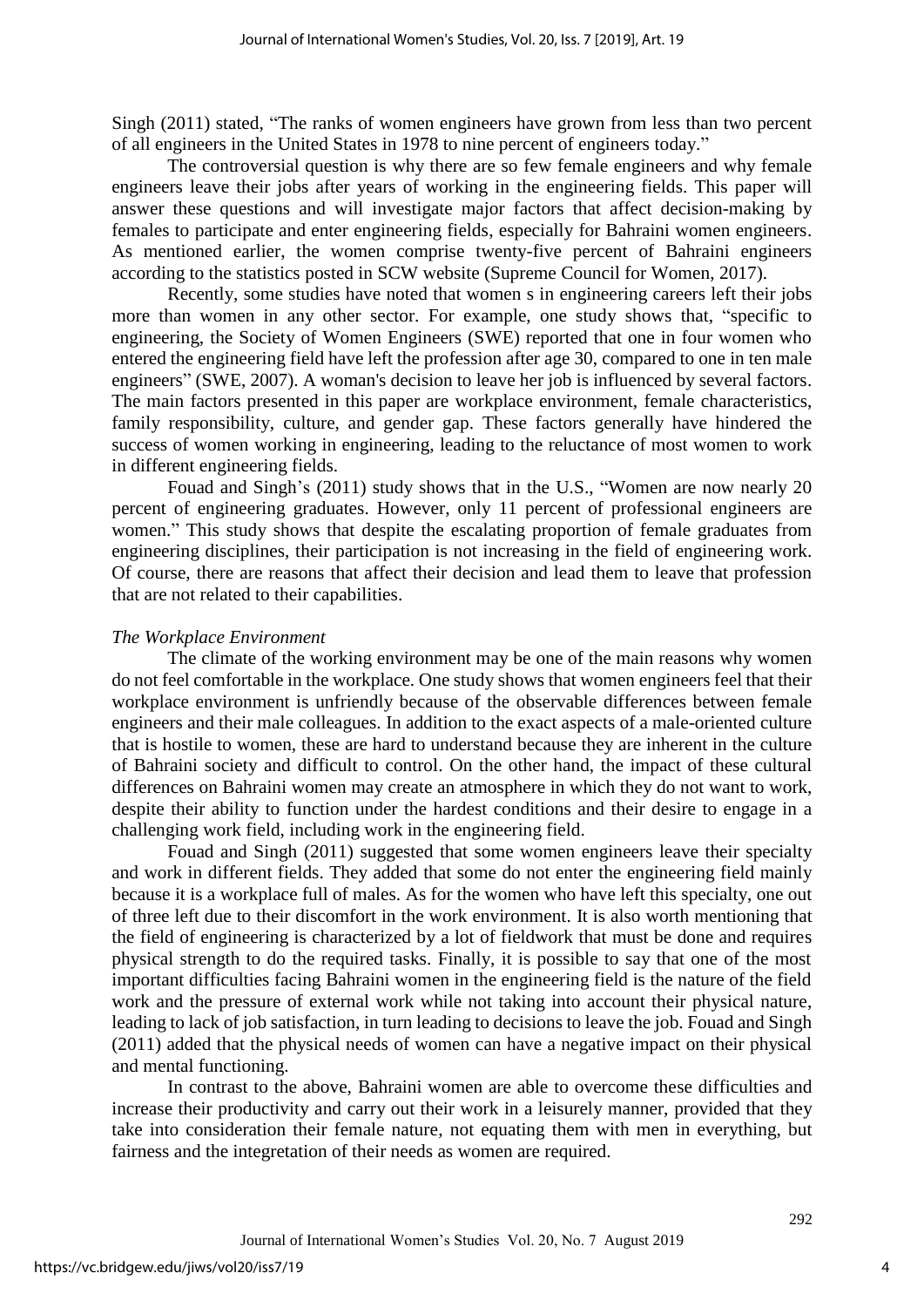### *Characteristics of Women in Engineering*

At the present time, Bahraini women are subject to societal challenges in all forms because of the high ambition that they possess, which helps them to promote society and achieve gender equality. In particular, women working in the engineering field face many challenges and difficulties that may force them to opt out from the engineering professions.

The characteristics of women working in the field of engineering in general do not affect their decision to abstain from the profession. Some women with less dominant characteristics find it difficult to continue practicing engineering, to make decisions, to work collectively, and, most importantly, to solve the problems encountered in field work. By contrast, some women, and not a few of them with their strong characteristics, practice the profession, hold leadership positions, and most importantly, are able to work together with men and express their opinions.

Self-confidence is one of the most important factors that helps a woman working in the field of engineering to succeed in her profession, as self-confidence helps her to go into discussions without hesitation and helps her to develop her skills and practical experience; however, self-confidence is not the factor that is resulting in Bahraini women leaving the engineering field.

As mentioned by Duncan and Zeng (2005), personal factors such as self-confidence make a reasonable difference in women engineers' job satisfaction. The more confident they are, the more successful they are.

## *Family Responsibilities*

Bahraini society is almost the same as Arab and Islamic societies where women around the world have a critical, important, and effective position in their families. They are responsible for cooking, cleaning, educating children, and taking care of them. Moreover, they have many social responsibilities to their families that society forces them to participate in and dedicate their time to (Al-Alawi & El Naggar, 2018).

A study done by Menezes (2018) found that women who worked in the profession of engineering admitted that they felt overloaded and found it difficult to manage their home and work life. Moreover, those women engineers claimed that their family role as a housewife is still considered a primary role and remains unchanged, despite their contributing the same amount of income to the family.

Today, many households are hiring domestic staff to help women in taking care of their children and their house; at the same time, the woman is the first person that will be asked if anything goes wrong. Some cooperation between men and women can be found in some households.

On the other hand, the Bahraini government supports women clearly in the labor law of 2012 under "title V", which applies specifically to the employment of women. This law prohibits managers from forcing women to work at night and in dangerous jobs. Some Bahraini women also have the right to take maternity leave for two months to take two daily care hours that the law grants them for two years following the birth of a child in Bahrain (LMRA, 2012).

Some women who are working in STEM (science, technology, engineering, and mathematics) sectors have been forced to leave their academic careers because they cannot balance their duties between work and their family (Hills, 2010, Mason et al., 2009; Xie and Shauman, 2003, Al-Alawi, et al. 2018).

Female engineers can manage their work and family responsibilities more than male engineers, whereas men who are in the beginning of building their families are leaving the engineering sector more than women (Dizikes, 2012). This gives women the right to work in this field while dealing with their responsibilities to their family and society.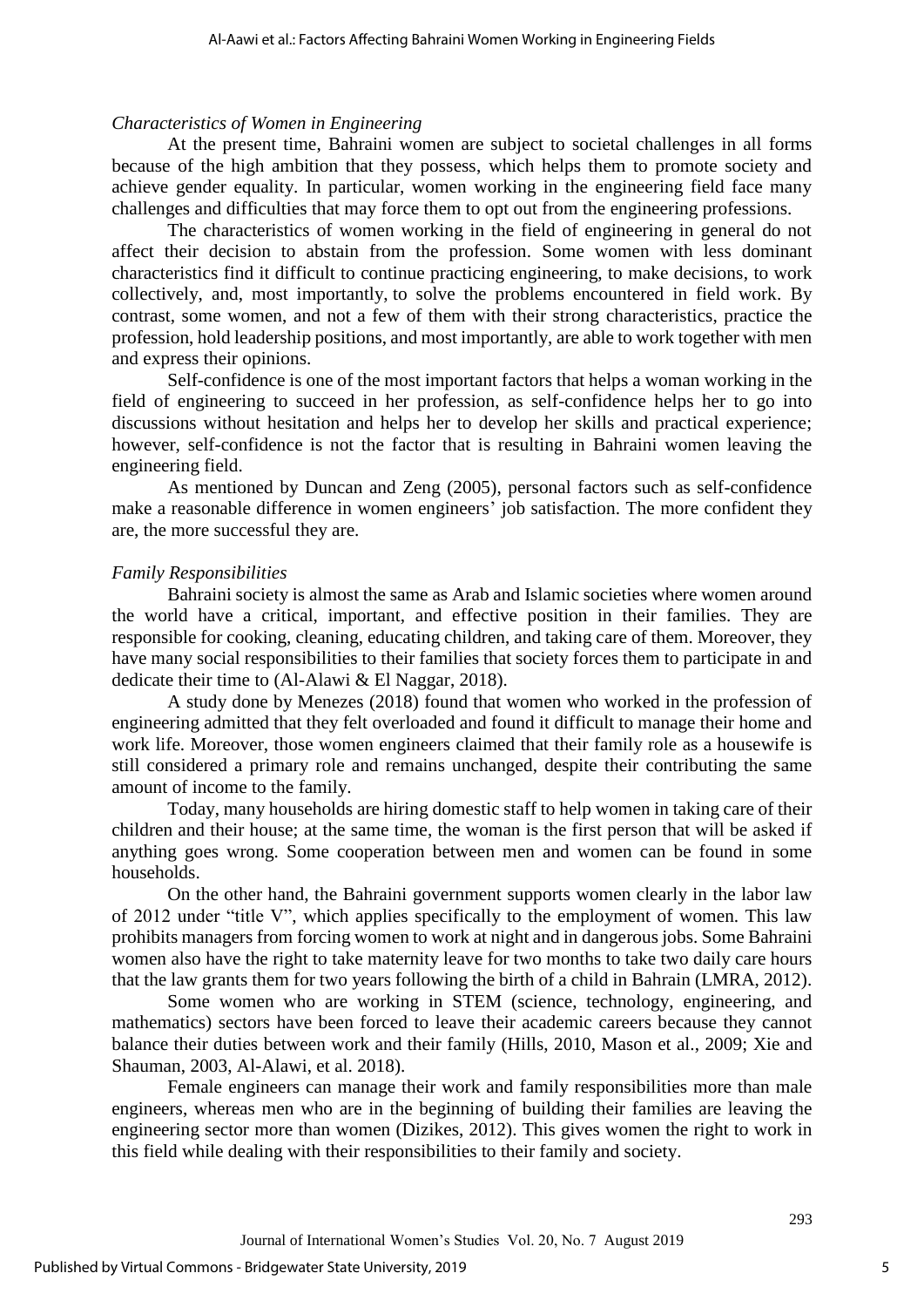Family-work conflict means that home responsibilities can interfere with engineering field tasks because this is a type of job that requires an excessive amount of time and effort to fulfill the responsibilities of the job, which is classified as a time-based conflict. Some studies mentioned that working under high pressure of work and having more responsibilities may lead to some family conflict.

#### *Culture*

This is one of the most influential factors impacting women in Bahrain. Our culture expects women to work in specific jobs and restricts them to having careers in teaching and nursing or to being a housewife. On the other hand, the Bahraini government is supporting women in all fields, especially after establishing the Supreme Council for Women in 2001.

Smith and Dengiz (2010) cited that developed countries such as the U.S., United Kingdom, and others in Europe have increased women's participation in studying engineering and have encouraged them to have interest and pride in it so that they can study and work in the engineering field just like men. In Turkey, for example, over the last 75 years, society has shifted from no women working in this field to a field that includes women working in this field more than in Europe and the U.S.

Matthews (2014) reported that Arab countries have worked on increasing the percentage of women who study engineering; for example, in Jordan, women who study engineering accounted for 35.4 percent in 2011. The number of graduated students from engineering, manufacturing, and construction fields, the percentages of graduate women is thirty-four percent in the UAE, twenty-nine percent in the West Bank and Gaza, twenty-seven percent in Lebanon, and 35.7 percent in Malaysia. These percentages show that the Arab and Islamic worlds are working hard to provide the chance for women to prove themselves in the engineering field.

The Gulf countries are in the lead in terms of having the highest ratios in the world of women who work in the field of engineering. In Bahrain, for instance, thirty-two percent of the workforce are females compared with forty-nine percent in Kuwait (Baytiyeh, 2012). Moreover, 40.8 percent of females in Bahrain are employed and do participate in academic fields, and forty-three percent of engineering graduates are women. In the public sector, twenty-five percent of the engineers are women compared to twenty-one percent in the private sector (Baytiyeh, 2012).

#### *Gender Gap (Bias)*

The participation of Bahraini women in the field of engineering is increasing according to the statistics described above as mentioned by the Supreme Council for Women on its website, but there is still a big difference between their participation in the field of engineering in all its specialties and the participation of men in the same fields. This is due to the bias of male-dominated societies.

Equality refers to the sameness in terms of allocation of resources and opportunities (Brayboy et al., 2007). Therefore, it is worth mentioning that what is required is equality in all areas of life, especially in the professional fields that include the most difficult professions such as engineering and medicine.

A study that was constructed by the European Social Fund for evolving women engineers indicated barriers that prohibited female engineers from remaining in the engineering field. Those barriers revolved around "cultural stereotypical perceptions of women, women's professional abilities questioned on the basis of their gender, working practices that do not accommodate a concern with work life balance, and lack of access to good career advice" (European union, 2010).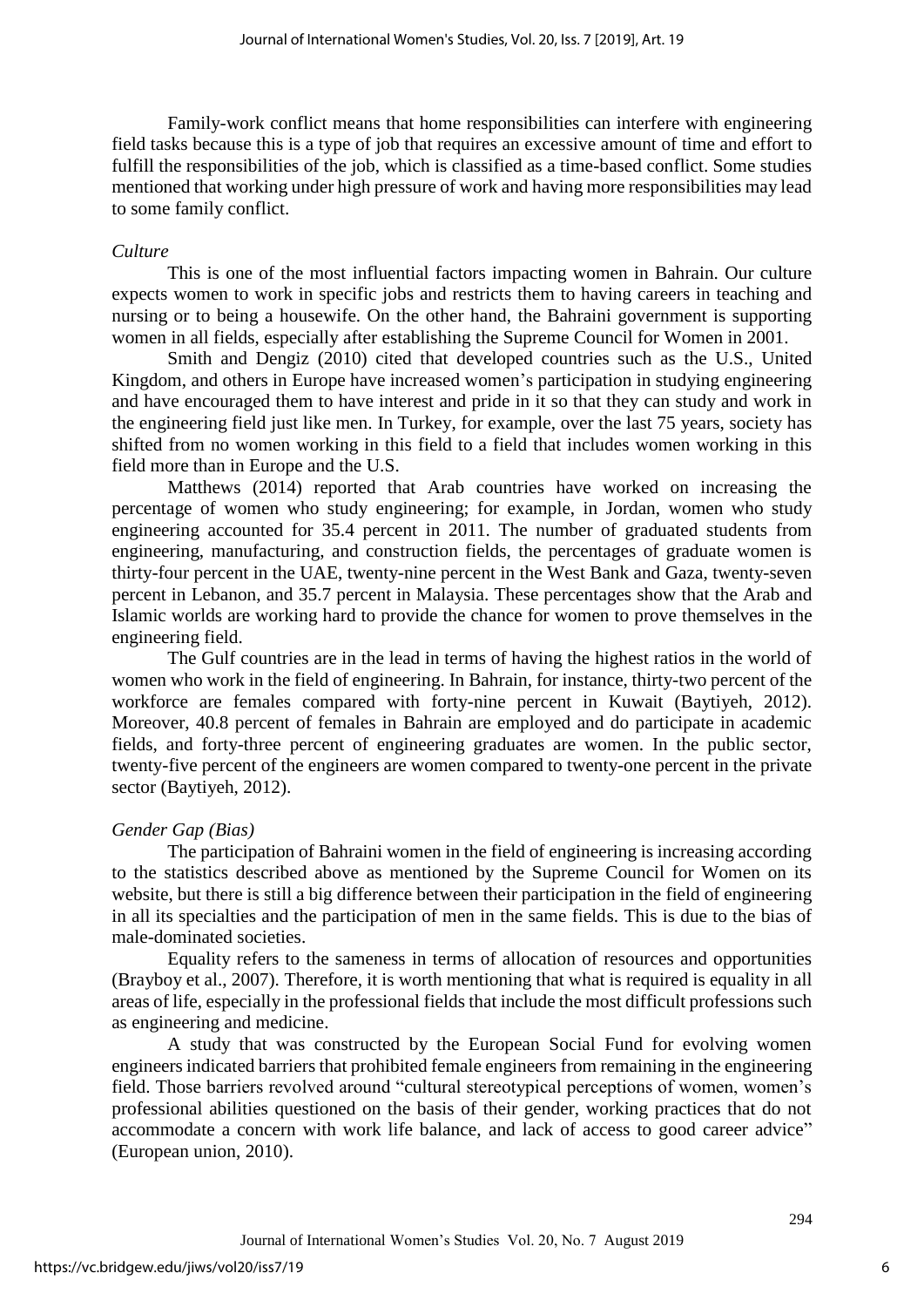In GCC countries such as Bahrain, such cultural stereotypical attributions are combatted with laws and regulations that highly emphasize justice and equality between males and females in working hours, payments, and promotions. The laws and regulations assure such justice and equality between both genders even on the basis of religion and ethnicity. Their constitutions strive to promote gender equality and assure no discrimination in any of the aspects that are related to the rights of both genders (Seikali, Roodsaz, and Etgen, 2014, Al-Alawi, 2016a, Al-Alawi, 2016b).

Women also face discrimination in terms of occupying leadership positions. There are several organizations that limit their opportunities by hiring only male managers. Some organizations even maintain policies that support gender discrimination in the recruitment process for leadership positions (Al-Alawi, 2016a). Given that managerial positions require aggressiveness and assertiveness, and some board members believe that women do not have such characteristics, this results in discrimination and prevents women from occupying leadership positions (Al-Alawi, 2016a).

In a recent study that was done about business and high-tech industries, it was found that women in these fields have higher attrition rates than do both their male peers and women in other occupations, as mentioned in Elejalde-Ruiz's study (2016).

Heilman et al. (2004) stated that even if women can prove their success and efficiency in these areas, bias may take its course and control these environments. Farenga and Joyce (1999) stated that although biases have changed and narrowed over the last thirty years, science and health areas are now more suitable for women, but yet the engineering profession is still more male-dominated.

Last but not least, the implications of this study are not easy and cannot be neglected. First, they affect women themselves, who may refrain from pursuing science and engineering from the beginning; second, parents may refrain from encouraging their daughters to engage in this field; finally, employers and governmental and private institutions may refuse to recruit females in the fields of science and engineering or may be unfair to them in the annual assessment if they are employees.

In summary, there are many important obstacles facing women engineers in some societies, and there are many reasons behind these obstacles. Furthermore, it is unfair to treat women unequally without any evidence regarding their disadvantages and inefficiencies in the engineering fields, which means that governments and societies must give women engineers a chance by enabling them to prove themselves in the scientific and engineering fields. The main factors studied and highlighted in this study are:

- 1. Work environment.
- 2. Characteristics of women engineers.
- 3. Family responsibilities.
- 4. Culture.
- 5. Gender gap or bias.

It is clearly shown that workplace environment plays a very important role in a woman engineer's decision to stay in or leave the profession. If she finds that the environment is supportive and flexible, it will help her to continue with positive energy and thus will lead to positive outcomes. Just as with culture and gender gaps, the two are interrelated. Unfortunately, most societies still treat women in biased and stereotypical terms in the scientific and engineering fields. Consequently, many negative aspects affect their ability to function and progress in these areas. Regarding the characteristics, the effect is less negative, but stronger characteristics with more self-confidence will lead to more success, as mentioned by some studies. Regarding family-work conflict, it is clear that there is an interface between personal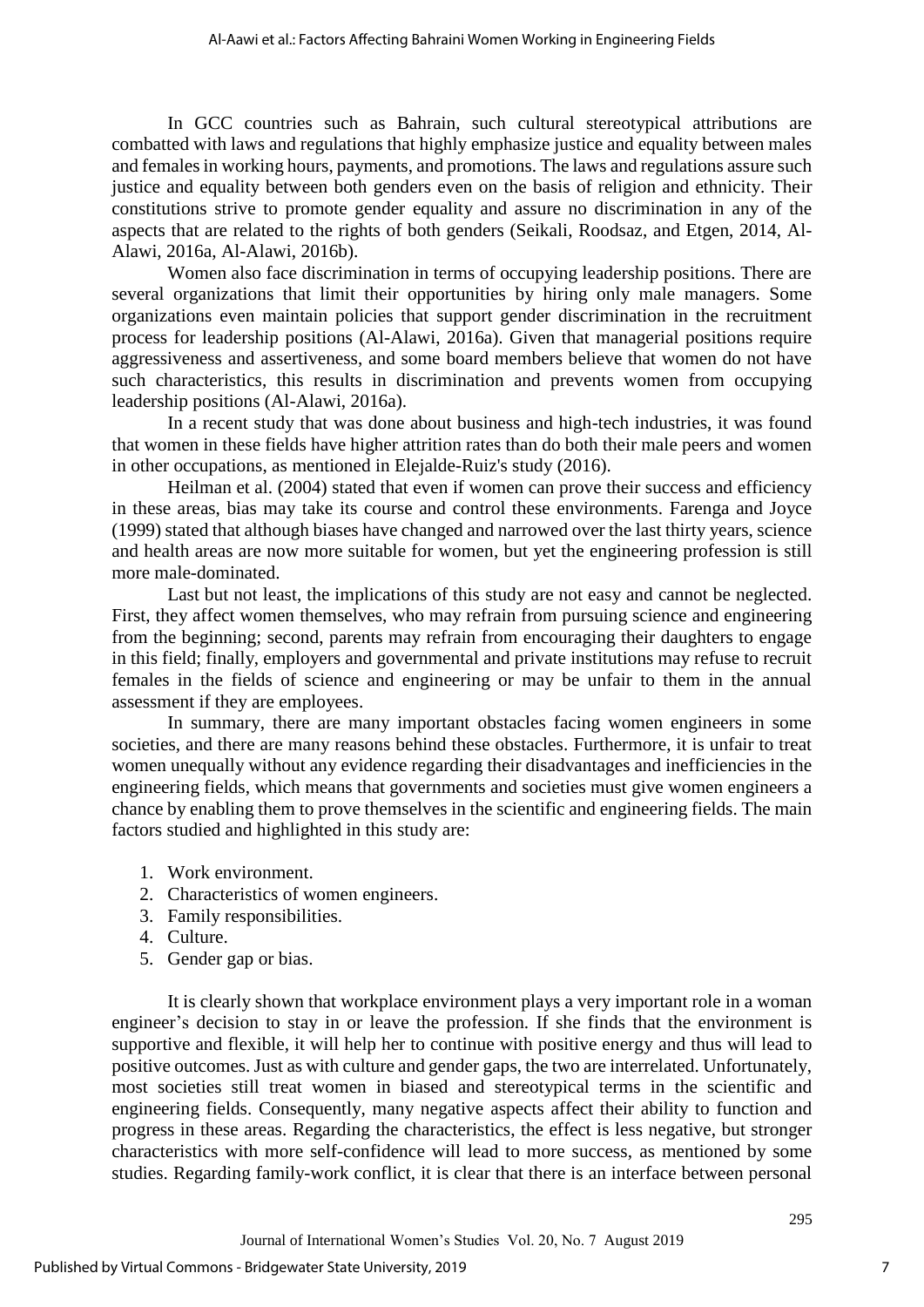responsibilities and engineers' work tasks, which creates obstacles for women engineers to continue in this specialization.

Fouad and Singh (2011) stated that the culture factor in the U.S. is one of the main reasons why women do not enter the engineering field, making up only around sixteen percent of engineers, and the family responsibility factor is the highest ranked reason why female engineers left their job in the U.S. These data support our study and answer our questions regarding several affecting factors. At the same time, they suggest that culture and family responsibility affect women in engineering fields all around the world.

### **Research Methodology**

This study analyzes the factors that are affecting Bahraini women who work in the engineering field. Surveys and interviews as both quantitative and qualitative methods were used to collect data from Bahraini women engineers working in the private and public sectors.

This study targets Bahraini women working in the government and private sectors in the engineering field in Bahrain to assess the qualitative factors at play in determining success for Bahraini women engineers. A sample of different age groups, and engineers with different specializations and positions were selected to survey. A total of 100 questionnaires were distributed to women engineers in governmental and private sectors. A sample of fifty-one responses were collected from Ministry of Works, Ministry of Transportation and Telecommunication, Ministry of Interior, Ministry of Housing, and other government and private organizations.

Secondary data were collected from Bahraini governmental organizations such as the Supreme Council for Women (SCW), Central Informatics Organization (CIO), Social Insurance Organization (SIO), Civil Services Bureau (CSB) and from Internet searches, research journals, and newspapers. The primary data were collected by questionnaire.

### *Open Communications Channe*

Open communications channels such as visits, telephone calls, and emails were opened with SCW in Bahrain to identify women's positions in Bahrain in general and especially in the engineering field, where SCW celebrated women in engineering in 2017. In these communication channels, many discussions took place with SCW members about factors affecting women in engineering from their experience and issues they face in their field. The information provided, such as statistics, was of major help in conducting this study.

### *Questionnaires*

The questionnaire is used in this study for its affective method, which saves time, review, and visits, and to get correct data from the targeted group. This method is the best way to collect substantial amounts of data in a short time, and at the same time gives the respondents the chance to express their opinions and suggestions with no inhibitions. The questionnaire was in English, confidential, and sent to participants by email with a link to Google Forms to give the respondent a suitable length of time to respond honestly. This questionnaire was focused on determining the factors that are affecting women in the engineering sector and how adjustment of these factors could change women's working lives.

### *Questionnaire Design*

The questionnaire was designed after studying other questionnaires used in similar studies focusing on women especially, such as those by Al-Alawi (2016) and Mohammaden (2013). The questionnaire was designed in two parts: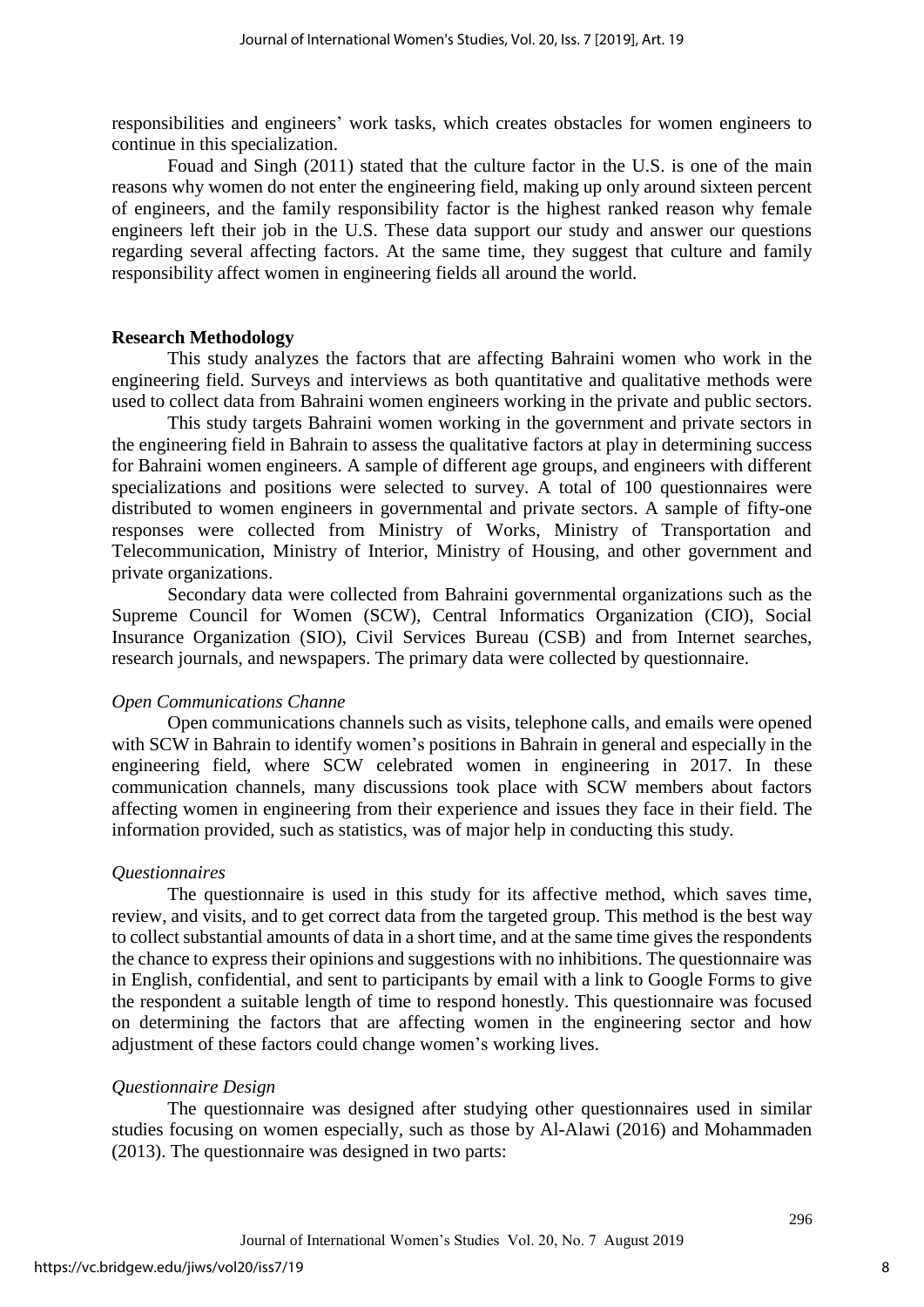- 1. Personal information about the respondents; e.g., age, marital status, education level, position, and work experience.
- 2. Factors affecting Bahraini women in the engineering sector; e.g., work environment, women's characteristics, family responsibilities, Bahraini culture, and gender gap (bias).

This summarizes how the study population was chosen and how the questionnaire was designed. The questionnaire method is the major technique for collecting the data for this paper. In this study, only Bahraini women participated in the survey; they were selected from different age groups, engineering specializations, and positions in the engineering sector. In the next section, the results, analysis, and discussion of this survey will be presented to reach this paper's recommendations and conclusion in the last section.

### **Data Analysis and Findings**

The objective of this section is to analyze the data collected from the target group: women engineers working in the public or private sector. Questions were asked about a number of factors affecting women working in the engineering field and the main challenges they face. In this section, the final results will be presented and analyzed for each factor. The questionnaire was prepared electronically through Google Forms. The objective was to distribute the questionnaire to the target group electronically and to analyze the results in a very easy way to minimize the time and effort required to complete the study. The results of the questionnaire and statistics charts are presented in this section in several forms, including graphic representation, charts, and tables. Each result was analyzed separately by using Excel spreadsheets, given that they are very useful in analysing, collecting, and graphing statistics in a way that facilitates user data analysis.

The respondents were asked to choose one of the options given on a Likert scale of 1 to 5 for the level of agreement; e.g., (Strongly Disagree, Disagree, Neither, Agree, Strongly Agree), and for some questions, respondents were asked to tick only one answer.

### *Background Information*

The number of female students in STEM sectors is increasing annually. The University of Bahrain (UOB) admitted 519 female students in its Engineering College, with a percentage of 41.52 percent of total students in the academic year 2016/2017. Moreover, female students were admitted to IT and sciences colleges representing 45.74 percent and 86 percent, respectively. Numbers show that females are almost half the total number of students in UOB, indicating that women are participating in these fields strongly and efficiently (UOB, 2017).

Looking at the Kingdom of Bahrain's population (CIO, 2014), we found that women are forty percent of the total population in Bahrain. This will give them the power and importance in society to work, participate, develop, and reach their goals. In 2014, the numbers were 536,347 females and 844,960 males in Bahrain for a total population of around 1.38 million people.

From the data provided from SCW, Table 1 shows the total number of engineers working in the government sector in Bahrain; thirty-five percent were women engineers, and in the private sector, the figure was twenty-one percent.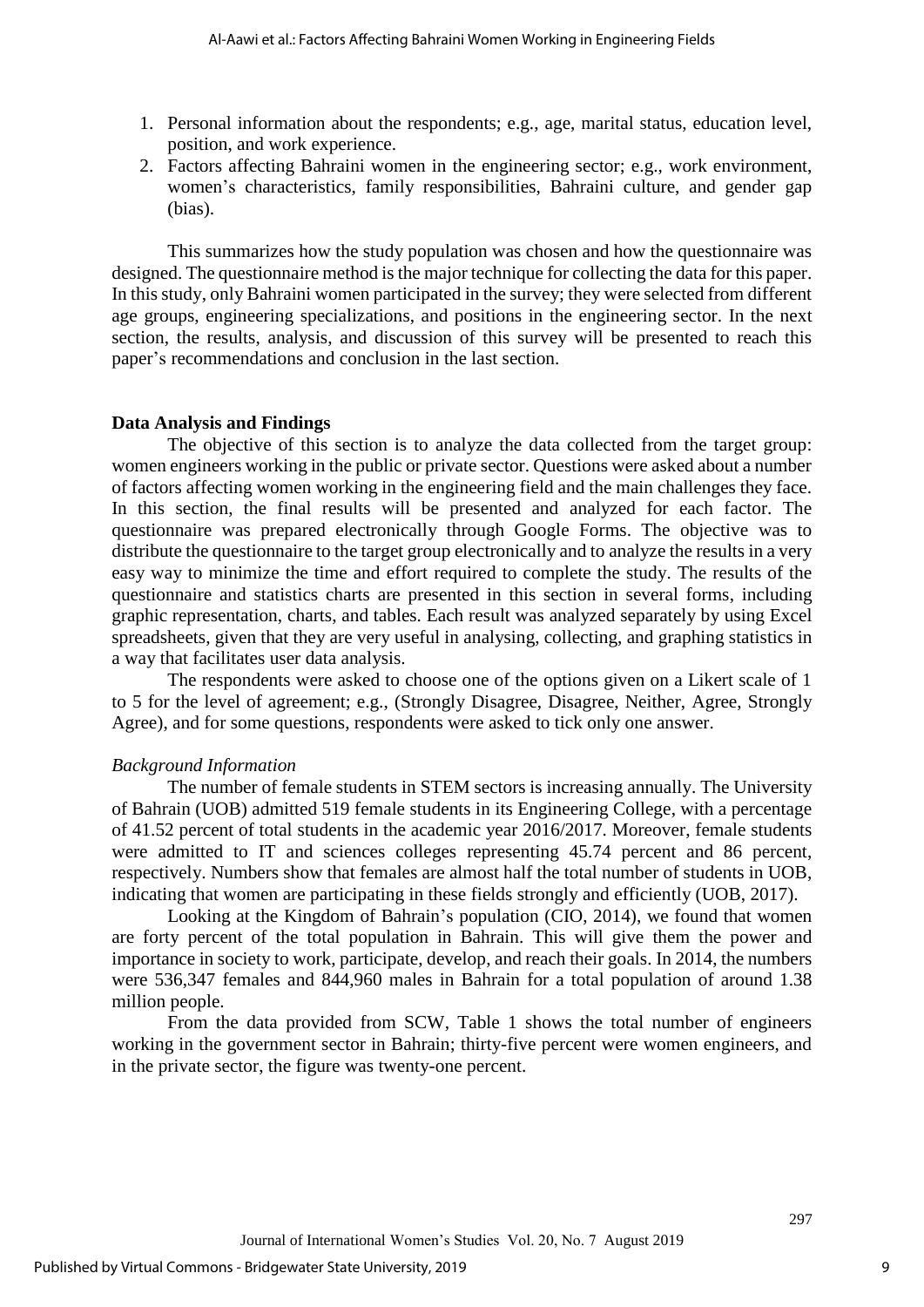| Table 1: Percentage of Bahraini Women Working in the Engineering Sector (2017) |  |  |  |  |
|--------------------------------------------------------------------------------|--|--|--|--|
|                                                                                |  |  |  |  |

| <b>Sector</b>         | <b>Percentage of Total</b><br><b>Engineers</b> |  |  |  |  |
|-----------------------|------------------------------------------------|--|--|--|--|
| Government Sector     | 35%                                            |  |  |  |  |
| <b>Private Sector</b> | 21%                                            |  |  |  |  |

Furthermore, Bahraini women in the engineering fields have been hired in high level positions, which shows that the Bahrain government and society are giving some support to women to be engineers and to work in this field the same as men. Table 2 illustrates that the total number of women engineers in the government sector is 31 percent and 16 percent in the private sector.

# **Table 2: Percentage of Bahraini Women Working in the Engineering Sector in High Level Positions (2017)**

| <b>Sector</b>            | <b>Percentage of Total</b><br><b>Engineers</b> |
|--------------------------|------------------------------------------------|
| <b>Government Sector</b> | 31%                                            |
| Private Sector           | 16%                                            |

These statistics show that the private sector is also supporting and encouraging women to enter the engineering field, indicating that women who enter the engineering field do have a chance of improving their knowledge and careers by being in senior and leadership positions.

In 2015, the Bahrain Telecommunication Company appointed Mona Al Hashemi as BATELCO CEO to be the first woman in this position in a private company in Bahrain. However, women in Bahrain still need to be more supported in the engineering fields.

On the other hand, the government sector has more opportunities for women who work in the engineering field to maintain leadership positions. Starting in 2005, many female engineers have proved their capability and efficiency to take these positions and have delivered excellent work with the best management experience. For example, in 2011, engineer Huda Fakhro was hired as Assistant Undersecretary for Roads sector in the Ministry of Works, engineer Mariam Ahmed Jumaan as Undersecretary of Land Transportation and Posts in Ministry of Transportation and Telecommunication in 2013, and engineer Asma Murad as Assistant Undersecretary for Sanitary Affairs in the Ministry of Works in 2016.

A total of 51 Bahraini women engineers responded to this study, which represents 7 percent of the total number of female engineers in Bahrain.

## *Results of the Questionnaires*

As mentioned earlier, this study focuses on the factors that affect Bahraini women working in the engineering fields.

The results illustrated the social status of the participants (Table  $3)$ <sup>6</sup> as well as the percentage of women who work in the government and private sectors (Table 4) in the engineering field. The results also illustrated (Table 5) that a majority of the respondents were civil engineers, at fifty-nine percent (see Appendix A).

Table 6 illustrated that the majority (seventy-two percent) of participants have their Bachelor's degrees; however, fourteen percent have a Master's degree and another fourteen percent have a high school diploma. We note that no woman engineer from the sample has a

 $\overline{\phantom{a}}$ 

<sup>6</sup> Tables 3-8 appear in Appendix A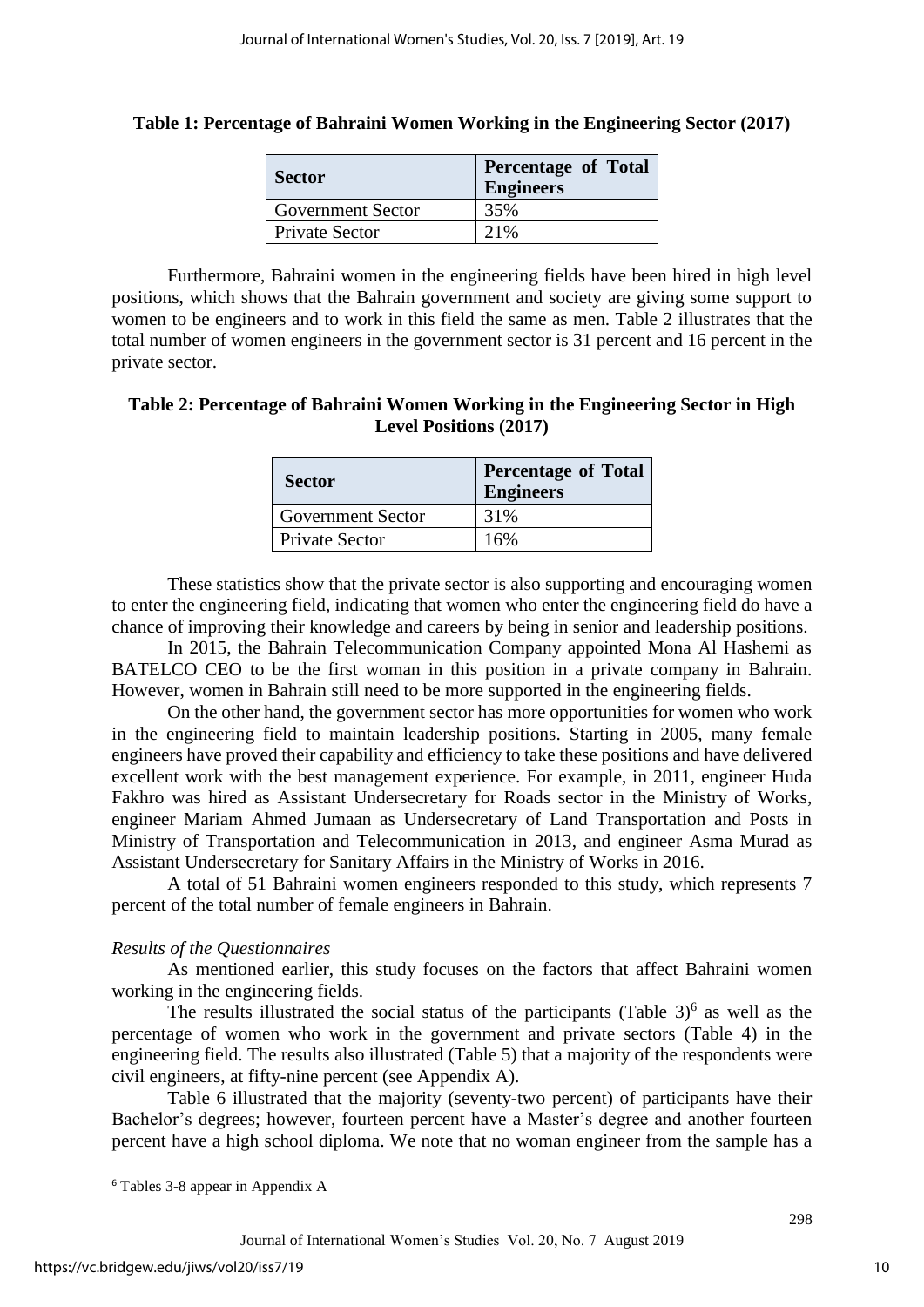doctoral degree, which may be because of the women engineers' responsibilities to the family, thus having less free time; or there may be no need for such qualifications for the jobs held (See Appendix A).

On the other hand, Table 7 illustrated that the majority (sixty-four percent) of respondents are in managerial positions; this will give us more accurate numbers and results about the effect of our specific factors in this study on women working in the engineering fields. The table shows that four percent were upper level managers, with eight percent middle level managers, and ten percent line level managers. Nevertheless, fourteen percent chose not to specify their job titles (see Appendix A).

Looking into the respondents' experience, Table 8 demonstrated that forty-five percent of the respondents have experience of less than five years. This indicates and supports the arguments that the majority of respondents are young women engineers, where sixty-three percent are between twenty and twenty-nine years old. Moreover, regarding the years of experience, twenty-seven percent of respondents have five to ten years, while twenty percent have eleven to fifteen years, and eight percent have more than fifteen years of experience. However, Table 9 shows that twenty-five percent of respondents are between thirty and thirtynine years old, eight percent are between forty and forty-nine years old, four percent are more than fifty years old, and no one is under twenty years old (see Appendix A).

The results of the availability of supporting services for women in their workplace show that around seventy-six percent of respondents confirm that their employers provide separate places for women for prayer, and ninety-four percent indicate that the organization provides separate toilets for men and women. Furthermore, fifty-seven percent of respondents say that their institutions do not provide flexible working hours, and seventy-six percent confirm that separate rest areas are not available for women to relax more comfortably in the workplace. Working from home has a strong proportion with ninety-six percent stating that it is not allowed at all in government and private sectors.

## *Analysis and Findings*

Descriptive statistics of frequencies and percentages were used to analyze the demographic characteristics of the respondents in line with the objectives of the study to conclude the challenges and impact of affective factors on women engineers in Bahrain as follows.

## *Factor 1: Work Environment*

The working environment plays a major role in the employee's success and productivity. For women, the work environment is one of the most important factors affecting productivity and efficiency at work. A number of questions have been asked in the questionnaire for women engineers, which in turn gives us the overall idea of the working environment status for Bahraini women engineers in the public and private sectors. The following tables are the results of the work environment analysis.

Table 11 shows that forty-one percent of the sample size target agrees to a great extent that the nature of women is suitable to work in the engineering field, forty-seven percent agree somewhat, eight percent said the nature of women is not very suitable for engineering fields, and the minority of four percent indicated that the nature of women was not suitable at all.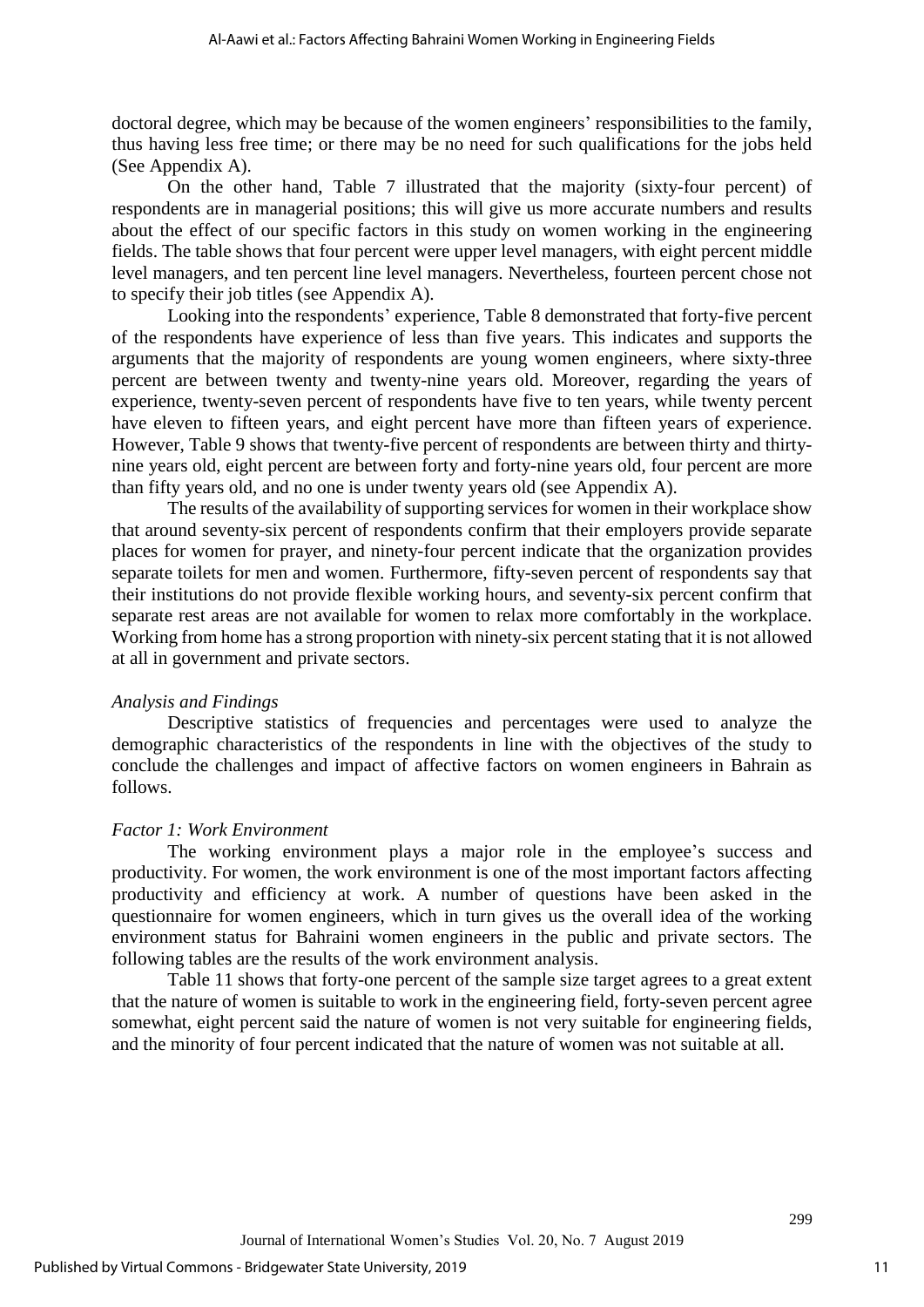|                                                                                   | <b>Response Rate</b>        |          |                |               |  |  |
|-----------------------------------------------------------------------------------|-----------------------------|----------|----------------|---------------|--|--|
| Question                                                                          | Yes to a<br>great<br>extent | Somewhat | Very<br>little | Not at<br>all |  |  |
| Is the nature of women suitable for work in<br>the field of Engineering?          | 41%                         | 47%      | 8%             | 4%            |  |  |
| Are some materials and tools used in<br>engineering creating a problem for women? | 14%                         | 41%      | 25%            | 20%           |  |  |
| Are women less receptive to working in an<br>unsafe environment than men?         | 22%                         | 39%      | 22%            | 17%           |  |  |
| Are women less likely to work in high<br>temperature weather?                     | 27%                         | 45%      | 16%            | 17%           |  |  |
| Is travel between work sites unsuitable for<br>women?                             | 14%                         | 29%      | 18%            | 39%           |  |  |
| Do long working hours affect women's<br>choice of the profession of engineering?  | 29%                         | 28%      | 29%            | 14%           |  |  |
| Is evening work inappropriate for women?                                          | 61%                         | 21%      | 10%            | 8%            |  |  |

|  |  | <b>Table 11: Work Environment Questions and Results</b> |  |
|--|--|---------------------------------------------------------|--|
|  |  |                                                         |  |

Regarding the materials and tools used in fieldwork, it is very clear from Table 11 above that fourteen percent agree that some materials and tools used in the engineering fields cause problems for women, forty-one percent said that to some degree it causes a problem, twentyfive percent claimed that the tools create few problems for women engineers, and twenty percent agree that the tools do not create problems for women engineers at all. It is worth noting that Table 11 shows that twenty-two percent of the women engineers sampled said that women are less receptive to working in an unsafe environment than men to a great extent, with thirtynine percent somewhat less receptive, twenty-two percent agree to a very low extent, and seventeen percent mentioned that they were no less receptive at all.

As for the weather in Bahrain, it is known that Bahrain is characterized by high temperatures. When asked the question in this regard, the answers are reflected in Table 11: twenty-seven percent of the selected group strongly agreed that women do not prefer working at high temperatures, forty-five percent agree somewhat, sixteen percent supported this only a little, and seventeen percent not at all.

It is common knowledge, of course, that the engineering field requires mobility between several sites in the field, and because the nature of women is different from the nature of men, when opinions were sought as to whether mobility between sites is suitable for women or not, the answer is as follows: fourteen percent supported the view that it is not suitable, twenty-nine percent supported the view that to some extent it is not suitable, eighteen percent that it is not suitable to a small extent, and thirty-nine percent strongly objected to that statement as presented in the Table 11. Similarly, twenty-nine percent of respondents highly support the fact that long working hours affects women in their choice of the engineering profession, twenty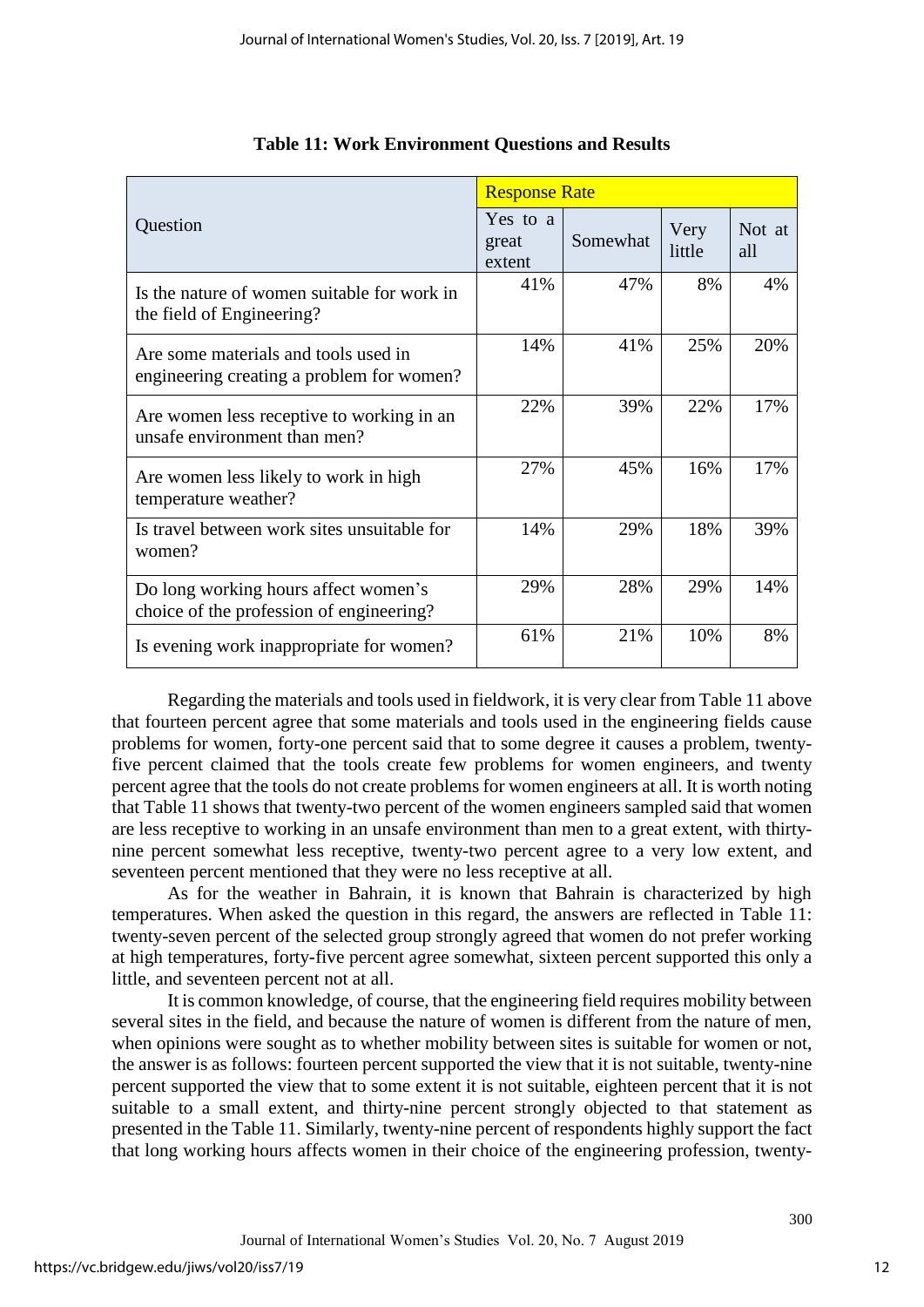eight percent supported that to some extent, twenty-nine percent claimed very low support, and fourteen percent did not support this at all.

Finally, Table 11 reflects the extent to which evening work is suitable for women. The results show that sixty-one percent strongly agreed that evening work is not appropriate, twenty-one percent supported this to a certain extent, ten percent agreed that evening work is not suitable for a very small percentage, and eight percent did not agree that evening work is not suited to women at all. Following are the results of the Likert scale level of agreement to the working environment statements (Factor 1), in which 5 is Strongly Agree, 4 is Agree, 3 is Neither, 2 is Disagree, and 1 is Strongly Disagree. Table 12 shows the level of agreement to factor one.

|                                                                                            | <b>Response Rate</b>       |        |                |          |                      |  |  |
|--------------------------------------------------------------------------------------------|----------------------------|--------|----------------|----------|----------------------|--|--|
|                                                                                            | <b>Degree of Agreement</b> |        |                |          |                      |  |  |
| Question                                                                                   | Strongly<br>Agree          | Agree  | <b>Neither</b> | Disagree | Strongly<br>Disagree |  |  |
| The work environment helps<br>you to feel comfortable<br>doing your job and tasks.         | 19.6%                      | 33.3%  | 35.3%          | 7.8%     | 3.9%                 |  |  |
| The work environment is<br>flexible enough regarding<br>your needs as women.               | 7.8%                       | 35.3%  | 31.4%          | 19.6%    | 5.9%                 |  |  |
| The work environment in<br>your department shows a<br>good interest in women<br>engineers. | 27.45%                     | 27.45% | 31.37%         | 11.76%   | 1.96%                |  |  |
| The work environment<br>supports your private needs<br>as women.                           | 15.7%                      | 35.3%  | 33.3%          | 5.9%     | 9.8%                 |  |  |

|  | Table 12: Scale Questions and Results Related to the Work Environment Factor |  |  |  |
|--|------------------------------------------------------------------------------|--|--|--|
|  |                                                                              |  |  |  |
|  |                                                                              |  |  |  |

Table 12 shows that 3.9 percent strongly disagreed that employers are willing to adjust the work environment to help women engineers feel comfortable doing their job and tasks, 7.8 percent disagreed to some extent, 35.3 percent were in between, 33.3 percent agreed, and 19.6 percent strongly agreed that it helps them to do their tasks.

Regarding the flexibility of the work environment, Table 12 shows that 5.9 percent strongly disagreed that it is not flexible enough for their needs as women, 19.6 percent disagreed to some extent, 31.4 percent were between disagree and agree, 35.3 percent agreed with that statement to some extent, and finally 7.8 percent strongly agreed that it is flexible enough for their needs.

It is obvious from the results shown in Table 12 that only 1.96 percent strongly disagreed that the work environment in her department shows a good interest in women engineers, 11.76 percent disagreed to some extent with that, 31.37 percent were in between, 27.45 percent agreed to some extent that it shows a good interest, and 27.45 percent strongly agreed that the work environment in their department shows a good interest in women engineers.

The results in Table 12 also shows that 9.8 percent strongly disagreed that the work environment is supportive of their private needs as women, 5.9 percent disagreed with that fact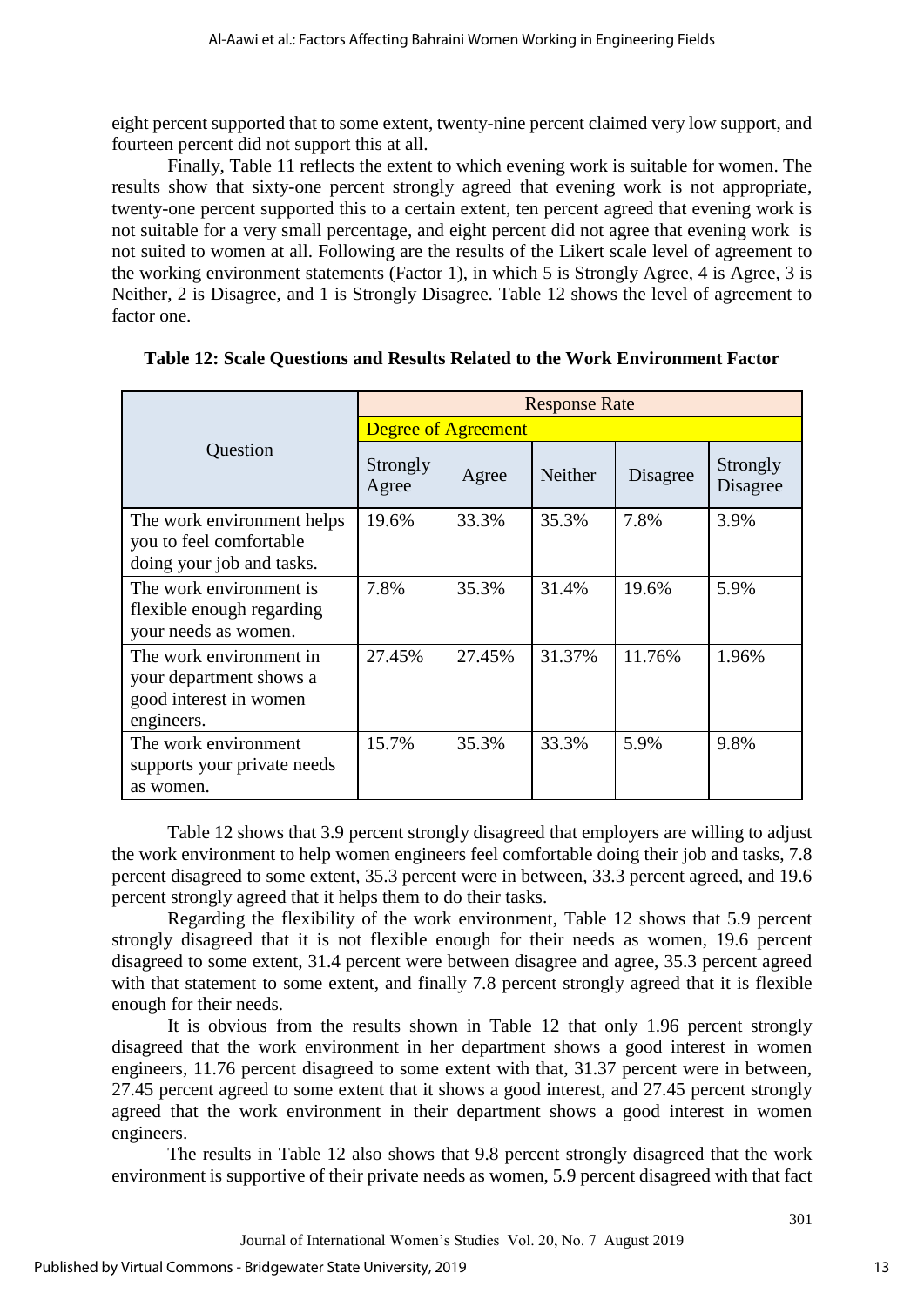somewhat, 33.3 percent supported that to a medium extent, 35.3 percent agreed with that, and 15.7 percent strongly agreed that the work environment is supportive of their private needs. *Factor 2: Characteristics*

Regarding the characteristics of women engineers, many aspects were mentioned in the questions about measuring the strength of the characteristics of woman engineers and their ability to prove their presence as engineers in their organizations.

Table 13 shows that only eight percent agreed to a great extent that the number of women employees in some engineering fields is due to the lack of their skills and inefficiency, forty-one percent supported that statement somewhat, thirty-one percent supported that very little, and twenty percent did not support that at all. Table 13 also shows that sixty-five percent supported the view that they feel confident about their abilities to achieve their goals and tasks in their departments, twenty-nine percent agreed that they have the ability to achieve their goals, two percent were feeling very little confidence about their abilities, and four percent did not feel confident about their abilities at all.

|                                                                                                                               | <b>Response Rate</b>        |          |                |               |  |  |
|-------------------------------------------------------------------------------------------------------------------------------|-----------------------------|----------|----------------|---------------|--|--|
| Question                                                                                                                      | Yes to a<br>great<br>extent | Somewhat | Very<br>little | Not at<br>all |  |  |
| Is the number of women employees reduced in<br>some engineering fields' disciplines due to<br>inefficiency and lack of skill? | 8%                          | 41%      | 31%            | 20%           |  |  |
| Are you feeling confident that you<br>have enough ability to achieve your job<br>goals and tasks?                             | 4%                          | 29%      | 2%             | 65%           |  |  |
| To what extent do you think that you have the<br>characteristics necessary to be able to succeed<br>in engineering fields?    | 51%                         | 43%      | 6%             | $\%0$         |  |  |
| Does your institute help you to feel fulfilled<br>with your characteristics?                                                  | 27%                         | 45%      | 22%            | 6%            |  |  |
| Do you have the ability to prove yourself as an<br>engineer in your institute?                                                | 72%                         | 20%      | 4%             | 4%            |  |  |
| Do you feel that women have the ability to<br>face engineering work problems and stresses?                                    | 61%                         | 25%      | 8%             | 6%            |  |  |
| Do you feel that women engineers'<br>characteristics can adapt to the engineering<br>work changes?                            | 61%                         | 33%      | 2%             | 4%            |  |  |

# **Table 13: Characteristics Factor Questions and Results**

Regarding the characteristics scale, Table 13 stated that six percent agreed that they have good characteristics that enable them to succeed in the engineering fields, with forty-three percent having good characteristics, and fifty-one percent excellent characteristics. It is worth mentioning that nobody stated that they have few characteristics.

Table 13 also shows that twenty-seven percent believed their organizations help them to feel fulfilled with their characteristics, forty-five percent supported the idea that their organizations help them to feel fulfilled to some degree, twenty-two percent supported this to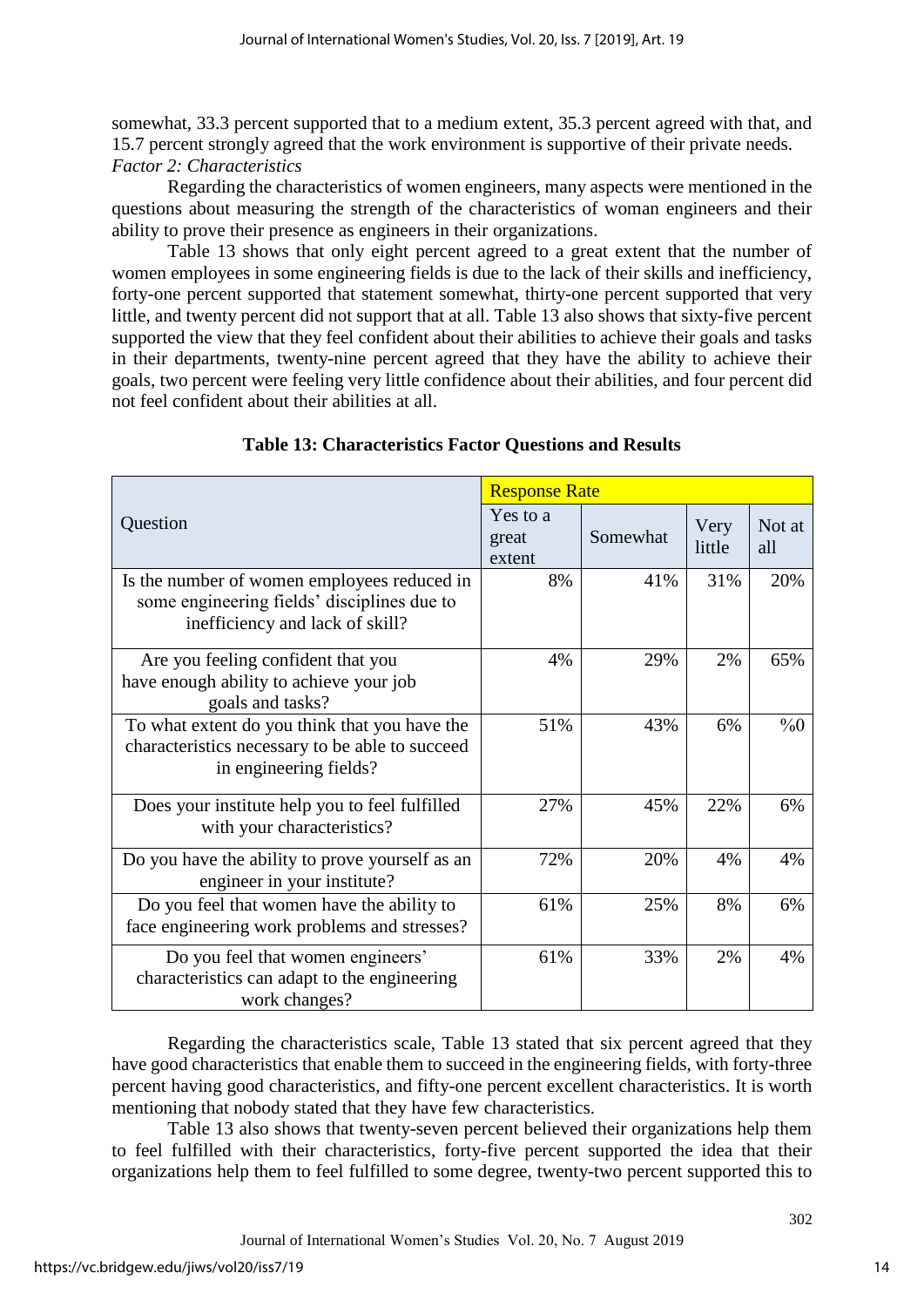a very small extent, and six percent stated that their organizations do not help them to feel fulfilled with their characteristics at all. This table also shows a good and clear idea about the ability of women engineers to prove themselves, where seventy-two percent agreed strongly that they have the ability to prove themselves in their organizations, twenty percent agreed with that to some degree, four percent agreed very slightly, and four percent did not support the view that they have the ability to prove themselves.

Again, Table 13 illustrates that sixty-one percent strongly supported that they can face engineering work problems and stresses, twenty-five percent supported that somewhat, eight percent supported that to very little extent, and six percent strongly agreed that they cannot face engineering work problems and stresses at all. This table mentioned that sixty-one percent strongly supported that they feel that their characteristics can adopt engineering work changes, thirty-three percent to some extent supported that they can adopt work changes, two percent agreed to a little extent, and four percent could not adopt to work changes at all.

Below are the results of the scale questions related to the women engineers' characteristics. Figure 1 shows that twenty percent strongly agreed that it is easy for women to lead a team, thirty-three percent agreed to some extent, thirty-five percent to a fair degree, eight percent disagreed that it is easy for women to lead a team, and, finally, it is clear that four percent strongly disagreed with that statement.





Table 14 below generates an idea about the degree of interpersonal skills, where it is clear that six percent strongly disagreed that women are stronger in interpersonal skills than their male counterparts, twenty percent disagreed somewhat, thirty-one percent held a fair level of agreement about that, thirty-five percent agreed that women are stronger in interpersonal skills, and eight percent were strongly agreed with that fact. The table also demonstrates that women are more persuasive and assertive, where two percent strongly disagreed about that, twelve percent disagreed somewhat, thirty-one percent had a fair degree of agreement that women are more persuasive and assertive, twenty-seven percent agreed with that to a greater extent, and twenty-seven percent strongly agreed that women are more persuasive and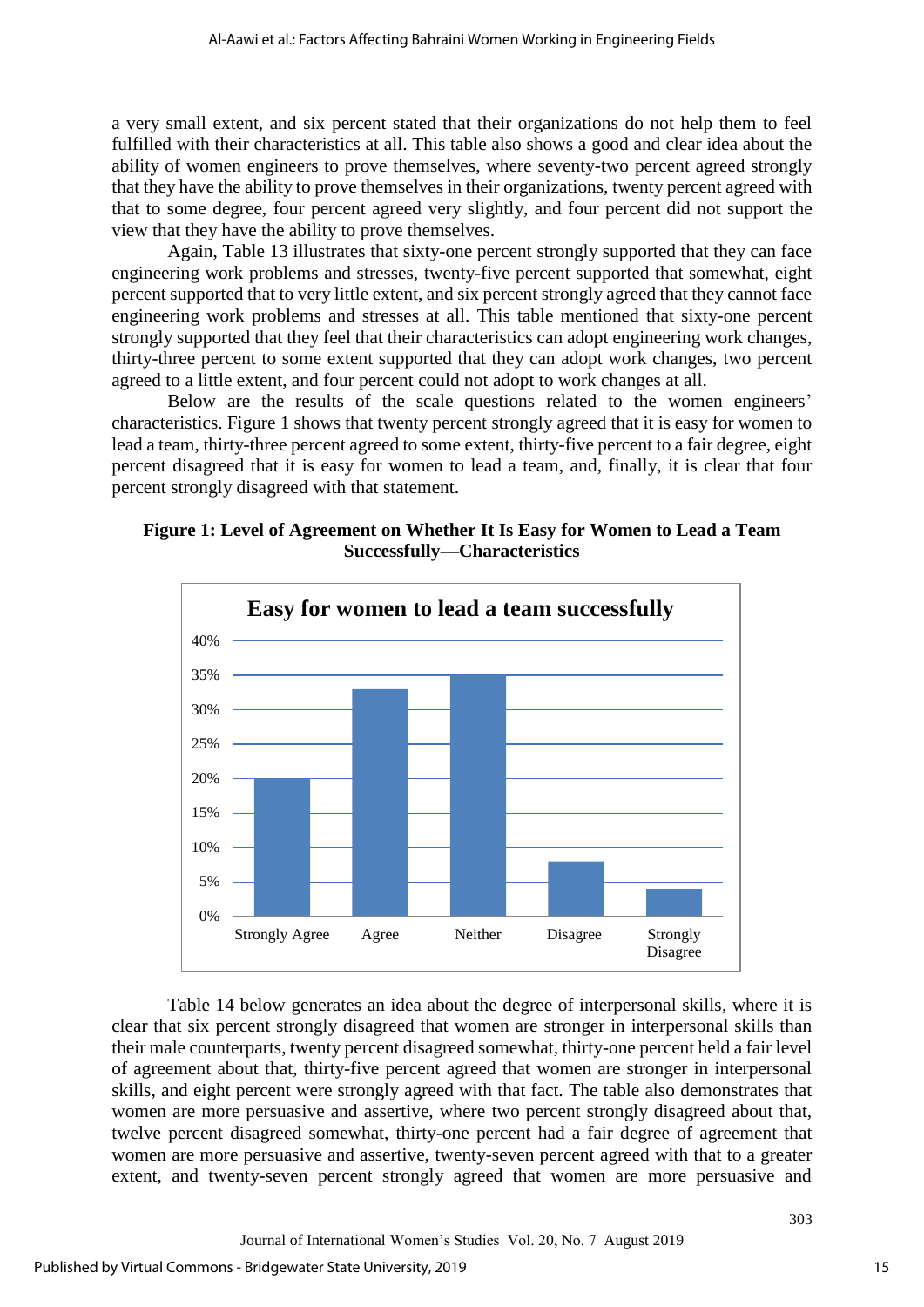assertive. Table 14 noted also that ten percent strongly disagreed that women are more empathetic and flexible, six percent disagreed somewhat, thirty-three percent agreed to a fair degree that women are more flexible, thirty-five percent agreed with that to some extent, and sixteen percent strongly agreed with that statement.

|                                                                                                    | <b>Response Rate</b>       |       |         |          |                      |  |  |
|----------------------------------------------------------------------------------------------------|----------------------------|-------|---------|----------|----------------------|--|--|
|                                                                                                    | <b>Degree of Agreement</b> |       |         |          |                      |  |  |
| Question                                                                                           | Strongly<br>Agree          | Agree | Neither | Disagree | Strongly<br>Disagree |  |  |
| It is easy for women to<br>lead a team successfully                                                | 20%                        | 33%   | 35%     | 8%       | 4%                   |  |  |
| Women are stronger in<br>interpersonal skills than<br>their male counterparts                      | 8%                         | 35%   | 31%     | 20%      | 6%                   |  |  |
| Women are more<br>persuasive and assertive                                                         | 27%                        | 27%   | 31%     | 12%      | 2%                   |  |  |
| Women are more<br>empathetic and flexible                                                          | 16%                        | 35%   | 33%     | 6%       | 10%                  |  |  |
| Strong characteristics for<br>women engineers helps<br>them to be more<br>successful in their work | 49%                        | 0%    | 37%     | 6%       | 8%                   |  |  |

**Table 14: Scale Questions and Results Related to Characteristics Factors**

Finally, Table 14 supported the claim that stronger characteristics for women engineers helps them to be more successful in their work, eight percent disagreed with that fact, six percent had a fair degree of agreement with that statement, thirty-seven percent agreed somewhat, and forty-nine percent strongly agreed that stronger characteristics helps her to be more successful in her work.

# *Factor 3: Family Responsibilities*

In this section, the questions were focused on the family responsibilities of women engineers. Table 15 below shows the questions answered by the percentage of respondents regarding family responsibility factors.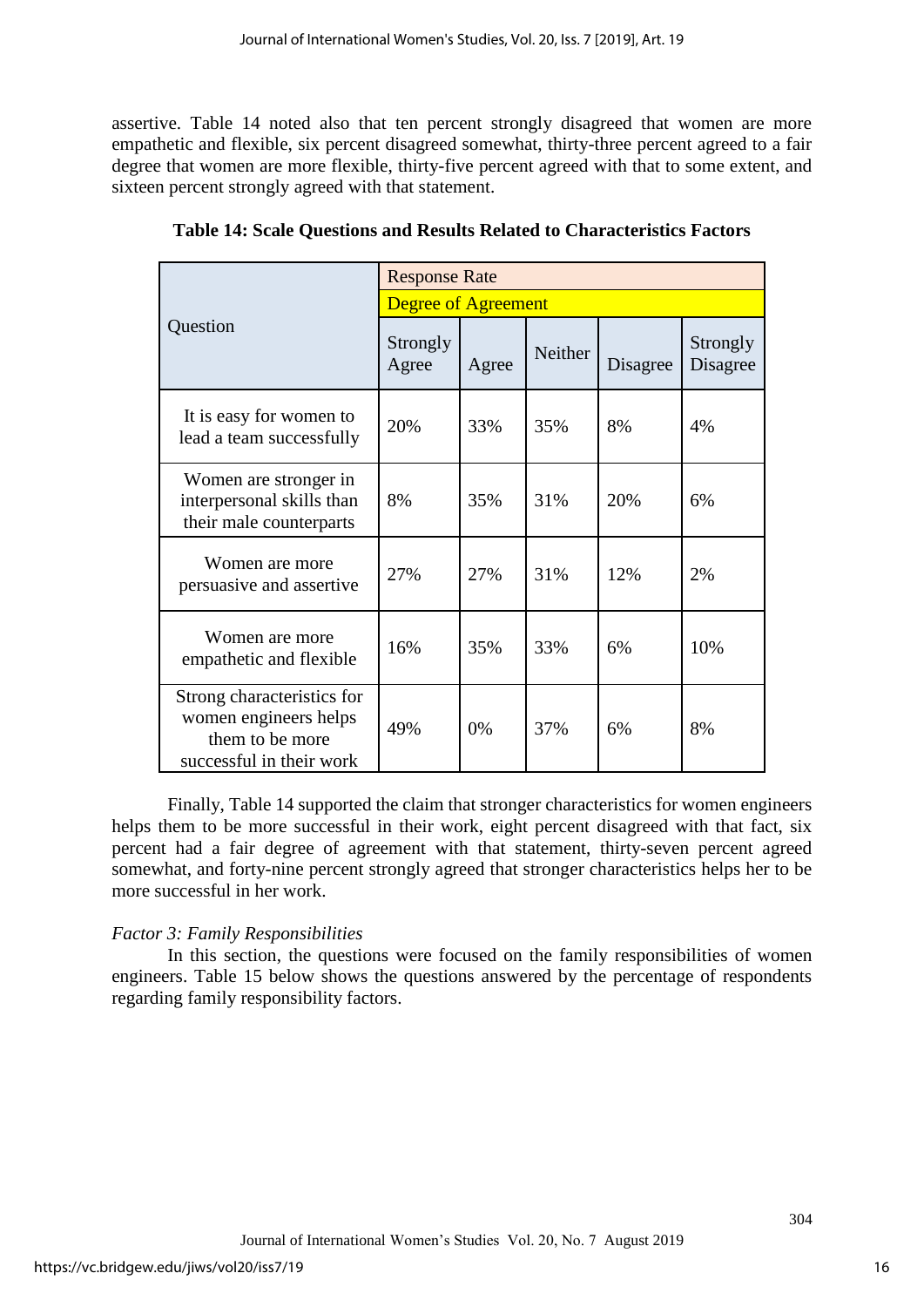|                                                                                                                                  | <b>Response Rate</b>        |           |                |               |  |
|----------------------------------------------------------------------------------------------------------------------------------|-----------------------------|-----------|----------------|---------------|--|
| Question                                                                                                                         | Yes to a<br>great<br>extent | Somewhat. | Very<br>little | Not at<br>all |  |
| Do women have the ability to balance the<br>demands of work and family responsibilities?                                         | 37.25                       | 47.06     | 15.69          | 0.00          |  |
| Do you think that vacations should be increased<br>for a married woman who has young children?                                   | 52.94                       | 21.57     | 13.73          | 11.76         |  |
| Do married women with children have low<br>concentration and decreased productivity at<br>work?                                  | 9.80                        | 41.18     | 23.53          | 25.49         |  |
| Do women working in engineering adversely<br>affect family stability?                                                            | 3.92                        | 25.49     | 31.37          | 39.22         |  |
| Do you think that institutions prefer not to hire<br>married women because of their family<br>responsibilities?                  | 35.29                       | 41.18     | 5.88           | 17.65         |  |
| Are married women getting their rights in<br>maternity leave and care hours in your<br>institute?                                | 52.94                       | 35.29     | 11.76          | 0.00          |  |
| Do you think that women are leaving the<br>engineering sector because of their family<br>responsibilities?                       | 11.76                       | 15.69     | 33.33          | 39.22         |  |
| Do you think that such a career path will<br>require too much time or work that will affect<br>your personal life and decisions? | 25.49                       | 29.41     | 19.61          | 25.49         |  |

|  | <b>Table 15: Family Responsibilities Questions and Result</b> |  |
|--|---------------------------------------------------------------|--|
|  |                                                               |  |
|  |                                                               |  |

As shown in Table 15, forty-seven percent of women agree that they have a certain degree of ability to balance between work and family responsibilities, and thirty-seven percent say confidently, 'Yes, we can do it.' Furthermore, fifty-three percent agree that vacations should be increased for a married woman. Unfortunately, forty-one percent agree somewhat that married women will have low concentration and decreased productivity, and ten percent say 'yes' to a great extent.

From another point of view, forty-nine percent think that a married woman will have a decrease in her productivity, very little decrease at twenty-four percent, and not at all at twentyfive percent. Moreover, thirty-nine percent confirm that working in the engineering sector does not affect family stability at all, and thirty-one percent agree that it will affect it very little.

A common belief among both men and women is that, "Institutions prefer not to hire a married woman because of her family responsibilities," and, as expected, thirty-five percent agreed, saying 'yes' to a great extent, and forty-one percent said somewhat.

Looking to Bahraini women's rights in maternity and childcare in government and public sectors, eight-eight percent of women agreed that they are getting their rights, but twelve percent disagreed with that. Furthermore, thirty-nine percent of women indicated that they are not leaving the engineering sector and they can manage their work and family responsibilities.

A similar result was found regarding how career path choices affect Bahraini women's personal life; twenty-six percent agreed that it will affect their personal life to a great extent,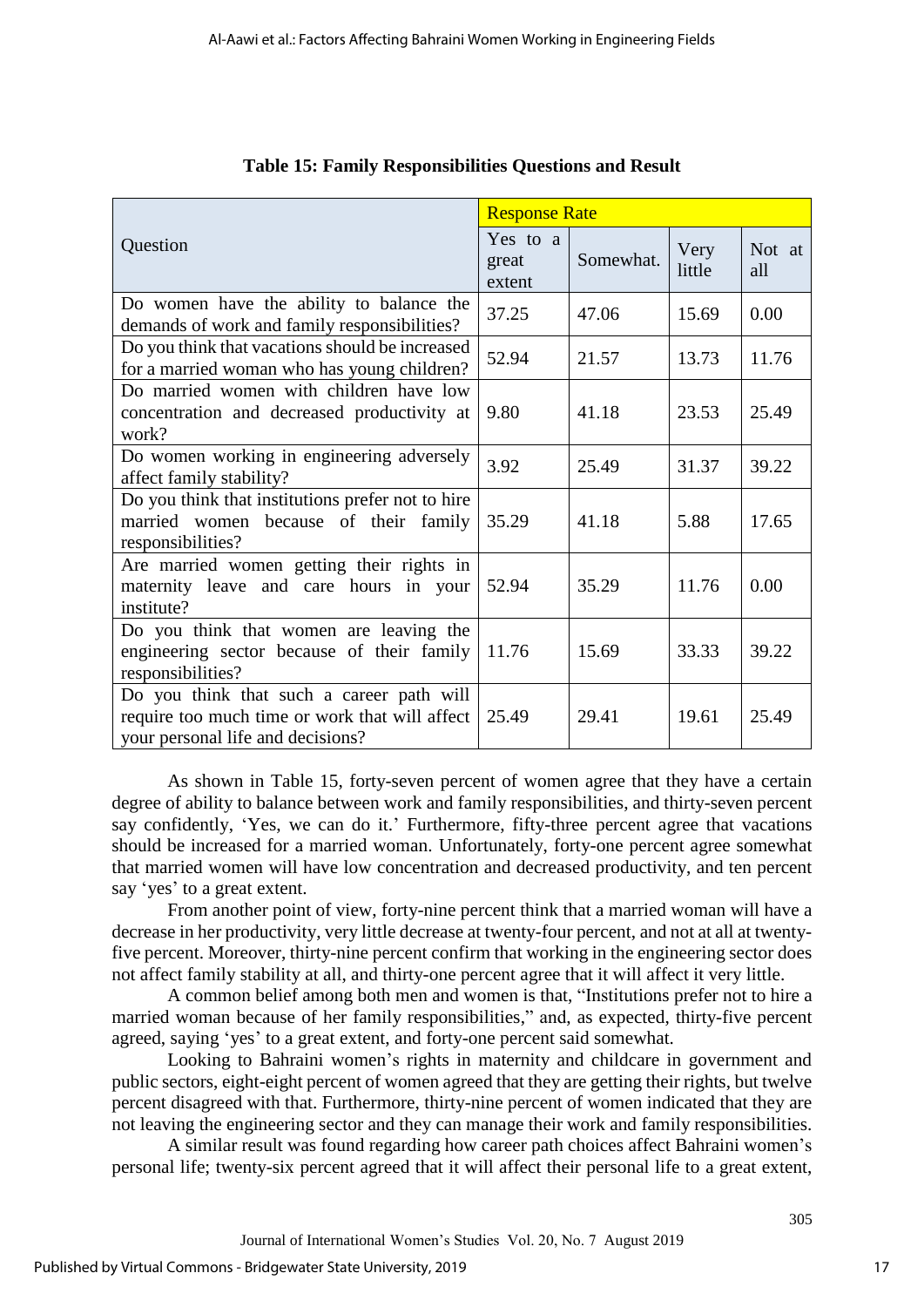twenty-nine percent somewhat, twenty percent very little, and twenty-five percent not at all. This result is conflicting, indicating that this effect may depend on individual circumstances or the institutional environment.

# *Factor 4: Bahraini Culture*

16.

| Culture is always an important factor affecting women in Bahrain, as shown in Table |  |  |  |
|-------------------------------------------------------------------------------------|--|--|--|
|                                                                                     |  |  |  |

|                                                                                                                                       | % of Respondents            |          |                |               |
|---------------------------------------------------------------------------------------------------------------------------------------|-----------------------------|----------|----------------|---------------|
| Question                                                                                                                              | Yes to a<br>great<br>extent | Somewhat | Very<br>little | Not at<br>all |
| Do you think that the cultural difference<br>between males and females affects the choice<br>of the engineering profession?           | 27.45                       | 39.22    | 23.53          | 9.80          |
| Do you think that your customs and traditions<br>affect the success of your career in your field<br>of engineering?                   | 17.65                       | 35.29    | 37.25          | 9.80          |
| Do you think that women are getting their<br>chance to innovate and participate in the<br>engineering sector?                         | 37.25                       | 37.25    | 19.61          | 5.88          |
| Bahraini<br>culture<br>think<br>Do<br>that<br>you<br>encourages<br>work<br>the<br>in<br>women<br>to<br>engineering sector?            | 33.33                       | 50.98    | 13.73          | 1.96          |
| Are you facing problems in the work field<br>with your colleagues because of the culture?                                             | 1.96                        | 19.61    | 29.41          | 49.02         |
| Do you think that your choice of career was a<br>right decision?                                                                      | 64.71                       | 25.49    | 9.80           | 0.00          |
| Are you encouraging students to study and<br>enter the engineering field?                                                             | 64.71                       | 21.57    | 11.76          | 1.96          |
| Do you receive negative comments<br><sub>or</sub><br>discouragement about your job?                                                   | 5.88                        | 31.37    | 35.29          | 27.45         |
| Do you feel some pressure from your family<br>members or society to change your job?                                                  | 0.00                        | 15.69    | 25.49          | 58.82         |
| Do you think that Bahraini husbands do not<br>expect their wives to work in the engineering<br>field and prefer them to stay at home? | 3.92                        | 13.73    | 39.22          | 43.14         |

# **Table 16: Family Responsibilities Questions and Results**

As shown in Table 16, twenty-seven percent agreed that cultural differences between males and females affect women to a great extent, and thirty-nine percent found this affects women somewhat. That women engineers' success will be affected by cultural factors to a great extent was believed by only eighteen percent. However, thirty-five percent agreed that cultural differences will only somewhat affect women's successes, and thirty-seven percent said that the effect is very little.

As for women in Bahrain getting their chance to innovate and participate in the engineering sector, thirty-seven percent agreed to a great extent, thirty-seven percent agreed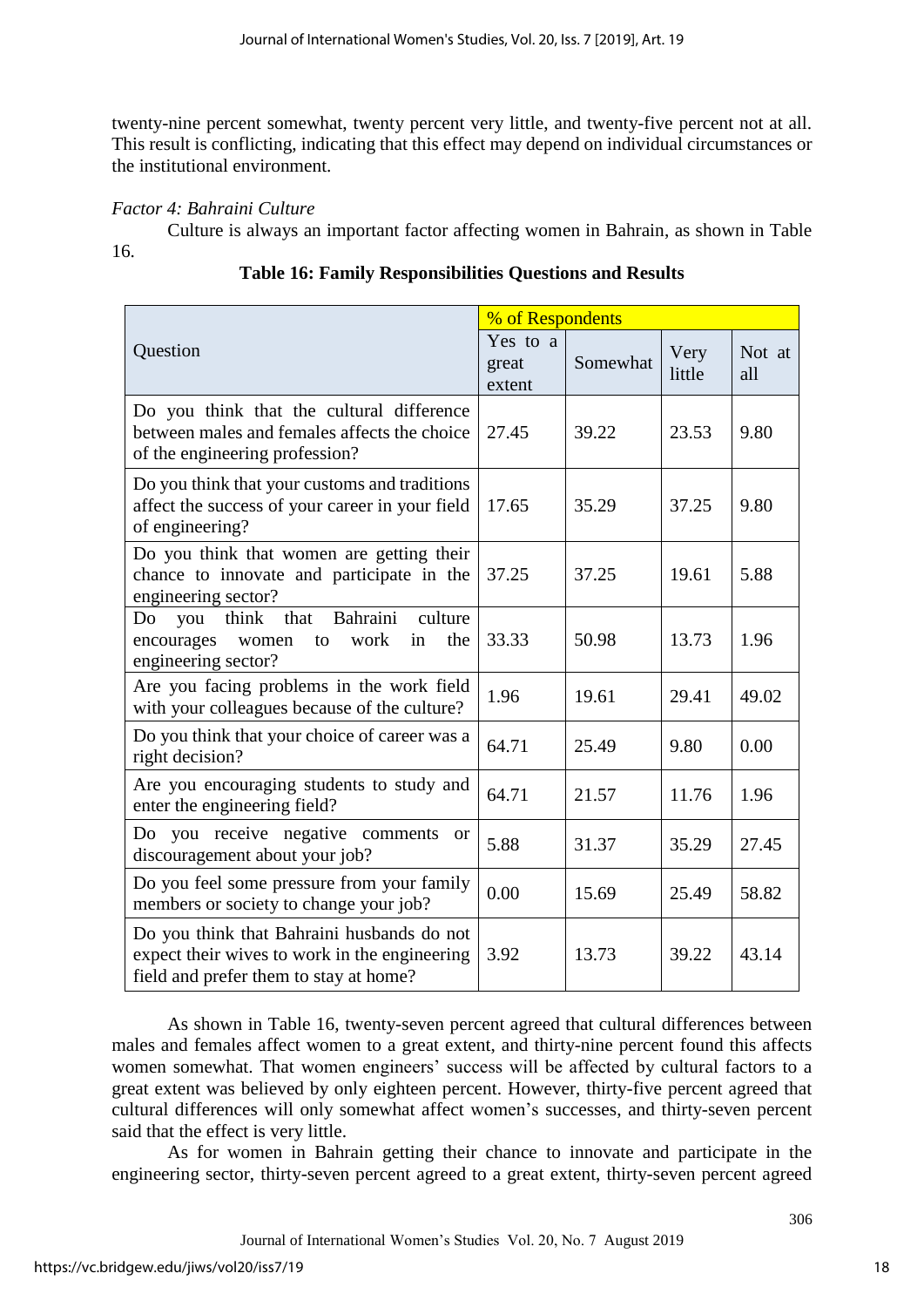somewhat, twenty percent agreed very little, and six percent not at all. This is a very good positive result for women's future in engineering.

Moreover, on the positive vision toward women engineers' future, the study found that thirty-three percent agreed that Bahraini culture is encouraging women to work in the engineering field to a great extent and fifty-one percent supported this somewhat. Also, fortynine percent confirmed that they are not facing any problems at all with their colleagues because of culture. Nevertheless, sixty-five percent of Bahraini women were very confident and happy about choosing engineering as their career to a great extent and twenty-five percent felt this is somewhat true. This reflects another question where sixty-five percent encouraged female students to study engineering to a great extent and twenty-one percent agreed somewhat, whereas thirty-seven percent of respondents were receiving negative comments about their job.

Bahraini culture is again showing its support to women engineers. Table 16 also shows that twenty-five percent of respondents hardly felt that family members and society are forcing them to change their job, and fifty-nine percent were not feeling that at all, which implies that society is supportive and open-minded in its thinking. Bahraini husbands are also supporting their wives working in the engineering field: forty-three percent agreed that their husbands are fully supporting them in their career, and thirty-nine percent hardly felt that their husbands prefer them to change careers. However, we should work on getting full support for women in the engineering field.

### *Factor 5: Gender Gap and Equal Opportunity*

In previous years, the field of engineering did not have female involvement and was a male monopoly for a period of time, but it has recently been observed that the proportion of females in engineering majors is increasing. With regard to the employment stage, which follows the study stage, we explore whether women have the opportunity to prove their presence in these specialties and if there is equality of opportunity between them and males or discrimination still exists. Following are the results of the study related to this point.

When a question was asked of the working engineers whether there was a committee of equal opportunities in their institutions, as shown in Table 17, twenty-three percent said yes, eighteen percent answered no, and fifty-nine percent did not know whether there is a committee of equal opportunity or not.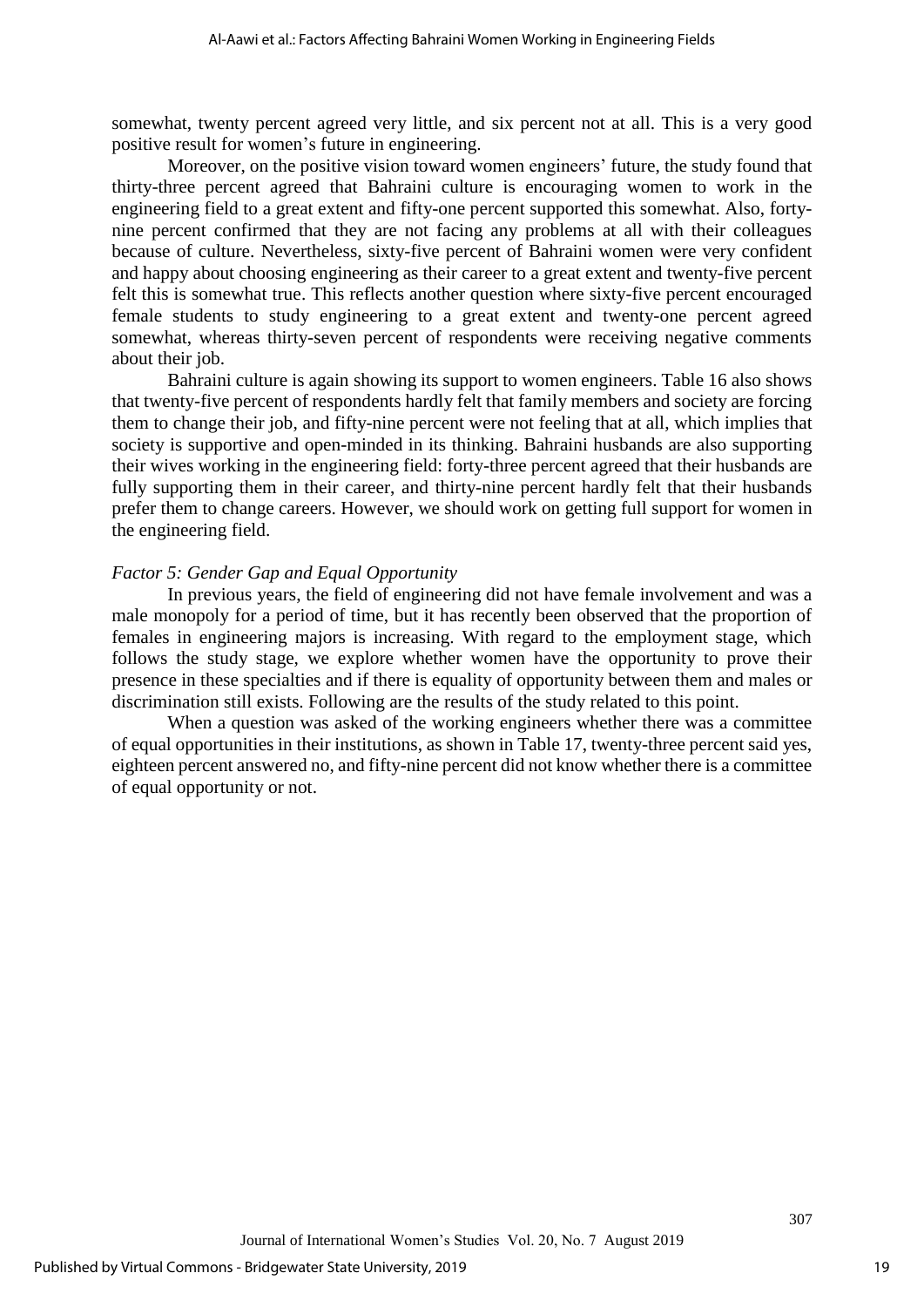|                                                                                                                                                                                     | <b>Response Rate</b>         |                            |                |             |
|-------------------------------------------------------------------------------------------------------------------------------------------------------------------------------------|------------------------------|----------------------------|----------------|-------------|
| Question                                                                                                                                                                            | Yes                          |                            | T<br>$d\sigma$ |             |
|                                                                                                                                                                                     | Yes and it is<br>implemented | Yes but not<br>implemented | N <sub>0</sub> | not<br>know |
| Does your institution have an Equal<br>Opportunity Committee in order to ensure<br>that the principle of equal opportunities is<br>being implemented?                               |                              | 23%                        | 18%            | 59%         |
| Do your institution's regulations and by-<br>laws include special policies/procedures<br>for implementing the principle of equal<br>opportunity and mainstreaming women's<br>needs? | 57%                          | 17%                        | 12%            | 14%         |
| Does your institution have clear and<br>documented criteria for selecting the<br>members of the board of directors (BOD)?                                                           | 14%                          | 10%                        | 15%            | 61%         |
| Does your institution reflect or state the<br>principle of equal opportunities, the board<br>of directors (BOD) policies, procedures<br>and selection criteria?                     | 10%                          | 12%                        | 12%            | 66%         |
| Do you think Arab societies disagree with<br>women being engineers and consider the<br>engineering field as a male dominated<br>division?                                           | 12%                          | 24%                        | 33%            | 29%         |

# **Table 17: Gender Bias Questions and Results**

Another question was asked about whether the laws and regulations in their organizations have procedures to insure equal opportunities and mainstream women's needs. In response, fifty-seven percent stated they do not know whether there is an implemented procedure or not, seventeen percent assured that yes, there is a procedure, and it is implemented, and twelve percent said yes there is a procedure, but it is not implemented. And fourteen percent they said no, there is not.

Table 17 shows that fourteen percent agreed that their employers have clear and documented criteria for selecting the members of the board directors, and these are implemented, ten percent agreed that they have criteria, but it is not implemented, fifteen percent agreed that they do not have a procedure, and sixy-one percent they do not know it they have a procedure.

From the same point of view, it is noted that ten percent agreed that their organization reflected the principle of equal opportunities, board of directors policies, and the selection criteria and these are implemented, twelve percent confirmed that their organizations stated the principles and policies but they are not implemented, twelve percent answered no, and sixtysix percent said they do not know whether the principles are stated and implemented.

In the past, women engineers were not common in Arab societies and there was a monopolization of engineering specialties by males. It is worth mentioning that when the question was asked for women engineers in this regard, the answer was surprising; as shown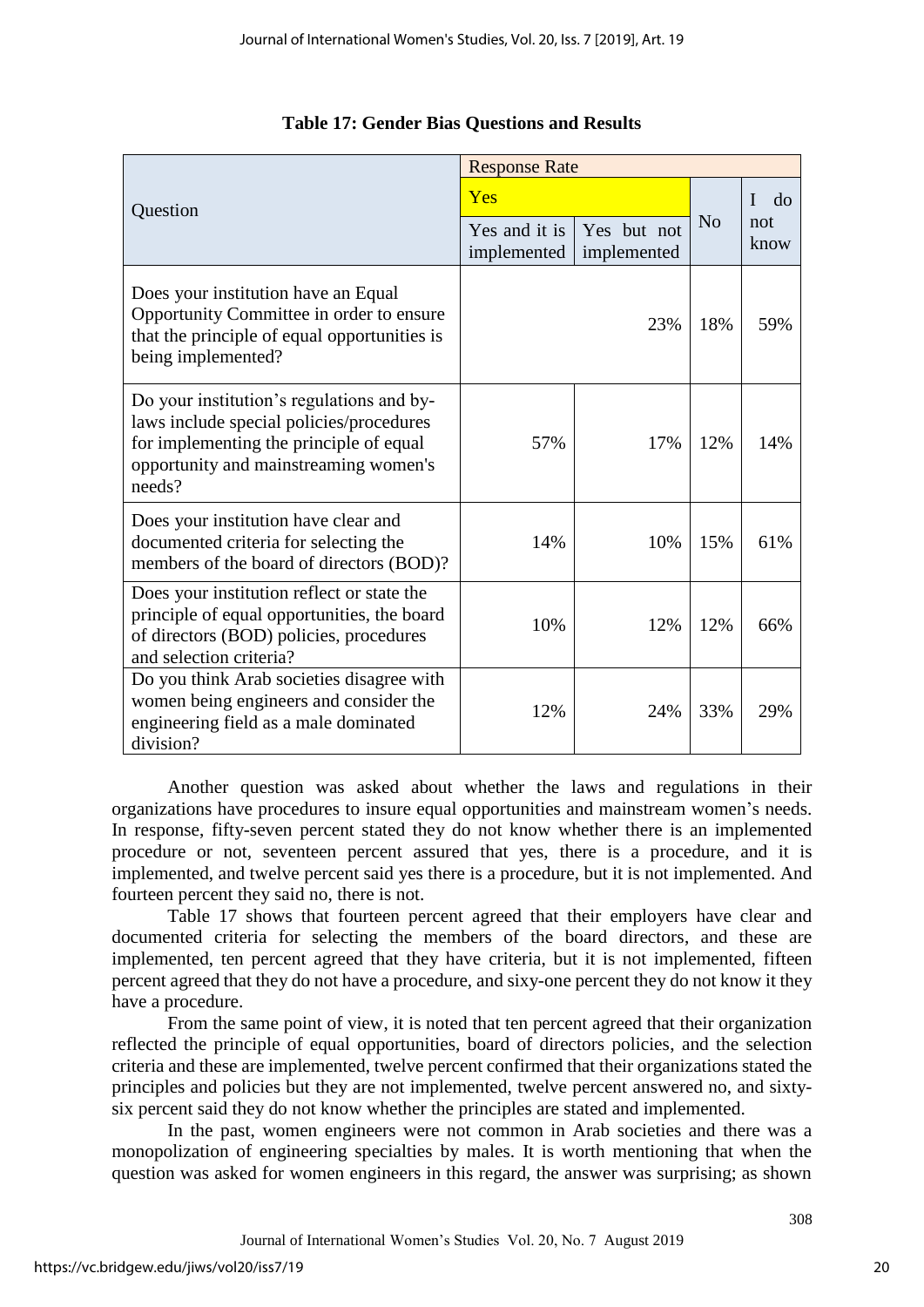in Table 17, only twelve percent supported this view, twenty-four percent supported it somewhat, thirty-three percent said they supported that view very slightly, and twenty-nine percent did not support the idea that males monopolize engineering disciplines in Arab societies at all.

Related to the scale questions, Table18 shows that fifty-one percent strongly agreed that most organizations in both sectors prefer to employ men rather than women in engineering fields, twenty-five percent agreed with that to some extent, twenty percent answered with moderate approval, four percent disagreed to some extent, and none strongly disagreed.

|                                                                                                                                                    | <b>Response Rate</b>       |       |                |          |                      |
|----------------------------------------------------------------------------------------------------------------------------------------------------|----------------------------|-------|----------------|----------|----------------------|
| Question                                                                                                                                           | <b>Degree of Agreement</b> |       |                |          |                      |
| Strongly<br>Agree                                                                                                                                  |                            | Agree | <b>Neither</b> | Disagree | Strongly<br>Disagree |
| Most organizations in both sectors<br>prefer to employ men rather than<br>women in engineering fields.                                             | 51%                        | 25%   | 20%            | 4%       | 0%                   |
| Women are changing their career<br>from engineering to other disciplines<br>because of the differentiation of<br>males and females in this sector. | 8%                         | 18%   | 37%            | 25%      | 12%                  |

**Table 18: Gender Bias Questions and Results**

When the question arises whether women engineers change their careers to disciplines other than engineering because of the distinction between men and women, the answer is clear in the above findings, which stated that twelve percent strongly disagreed, twenty-five percent disagreed to some extent, thirty-seven percent had a fair agreement, eighteen percent agreed, and eight percent strongly agreed with that statement.

# *Summary of the Results*

Our questionnaire was for Bahraini women working in the engineering field in both government and private sectors. Our respondents were fifty-one in total. We worked with this data and analyzed it to find the effect of some factors on Bahraini women engineers, such as work environment, characteristics, family responsibility, culture, and gender gap.

Our sample was from different institutions such as Ministry of Work, Ministry of Transportation, Ministry of Interior, and Electricity and Water Authority. The sample was seventy-one percent from government sector, with sixty-seven percent married women. Furthermore, most (fifty-nine percent) of them were civil engineers, seventy-two percent of the total sample have a Bachelor's degree, and sixty-four percent of the respondents were in middle-management positions with experience of less than five years and were between twenty and twenty-nine years old.

The respondents confirmed that their institutes provide them with private toilets and prayer rooms; however, only four of them have the opportunity to work from home.

# *Work Environment*

Regarding the work environment, results were mixed; however, the vast majority confirmed that their work environments were reasonably well suited to them. Conversely, 47.1 percent agreed somewhat that the nature of women is suitable to work in the engineering fields, but 41.2 percent supported to some extent the idea that the tools and materials used in such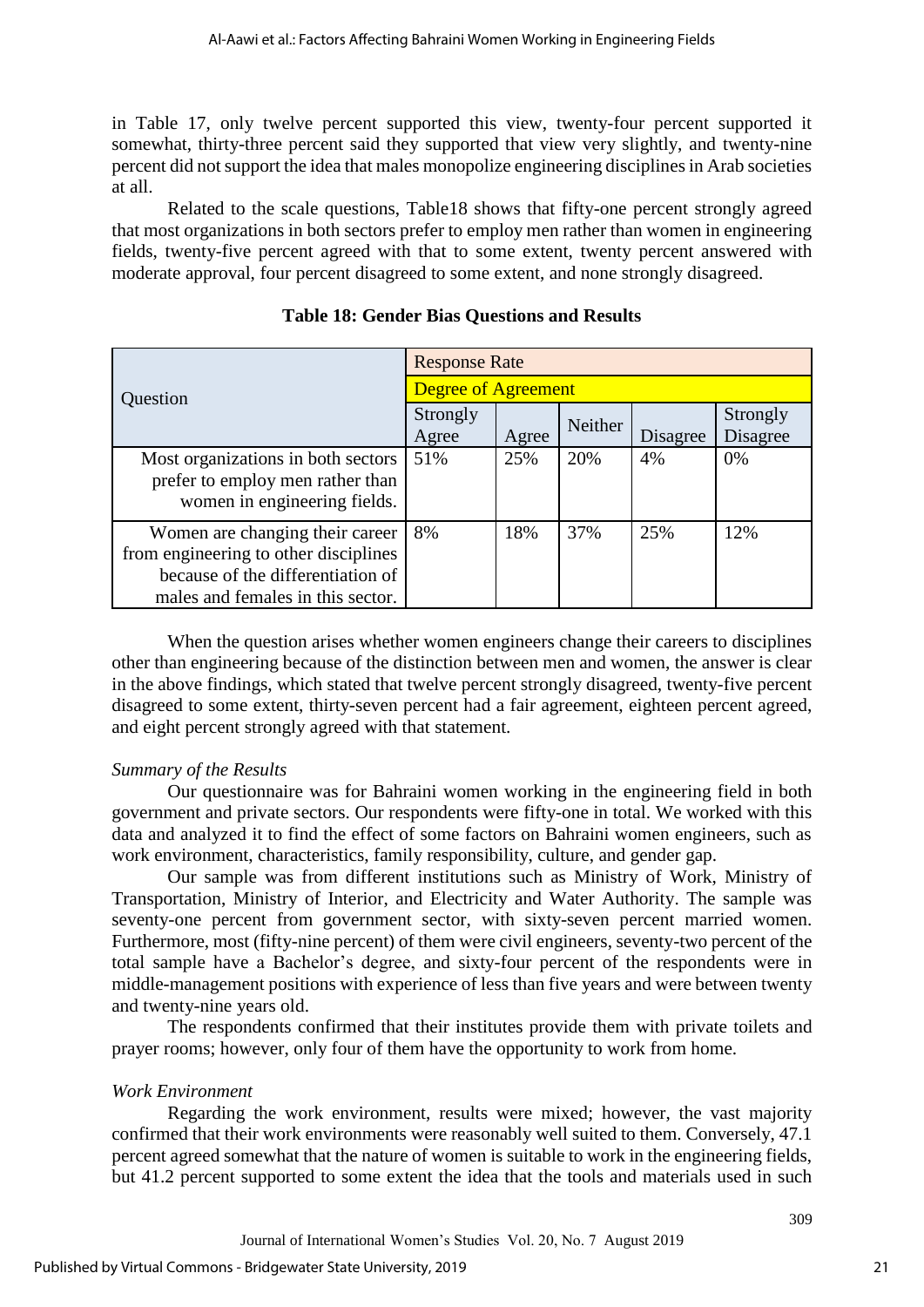fields create problems for women. As mentioned earlier, Bahrain is a country characterized by high temperatures, and 45.1 percent agreed that they are less likely to work outdoors for field work in high temperature weather.

In contrast, 39.2 percent did not report that travel between work sites is not suitable for women at all. On the other hand, there is a discrepancy of opinion as to whether long working hours affect women's choice of engineering majors, where 29.4 percent agreed to a great extent and 29.4 percent agreed to a very little degree. It is worth mentioning that there is very strong support (60.8 percent) for the idea that evening work does not suit women.

Among respondents, 35.29 percent had reasonable and fair agreement that the work environment helps them feel comfortable doing their assigned tasks, and in turn 35.29 percent agreed to some extent that their work environment is flexible enough for their needs. As well, 54.9 percent agreed to some extent and 27.45 percent strongly agreed that their departments show a good interest in women engineers. Also, 35.29 percent agreed to some extent that their work environment supports their personal needs.

#### *Characteristics of Women Engineers*

The findings on the characteristics of women engineers were surprisingly positive, where only 41.2 percent agreed somewhat that the number of women engineers is decreasing due to lack of skills and inefficiency, 51 percent strongly supported that they have excellent characteristics for success in engineering fields, 45.1 percent agreed somewhat that their organization helps them to feel fulfilled with their characteristics, 64.7 percent strongly agreed that they are confident about their abilities in achieving their goals, 72.5 percent strongly supported that they have the ability to prove their presence in their workplaces, and 60.8 percent agreed that women engineers have the ability to face work stresses and adapt to work changes.

Also, the results show that 45.09 percent strongly agreed that it is easy for women to successfully lead a team, 37.25 percent agreed somewhat that women are stronger in interpersonal skills than their male counterparts, 35.29 percent agreed somewhat that women are more persuasive and assertive, another 33.33 percent agreed that women are more empathetic and flexible, and, in contrast, the statement that the stronger characteristics a woman has, the more successful she will be in her work was strongly supported by 49.02 percent.

#### *Family Responsibilities*

The results show that family responsibilities are not affecting Bahraini women strongly, where eighty-four percent of Bahraini women confirmed that they can manage between their work and family responsibilities and seventy percent of women agreed that an engineering career does not affect their family responsibilities. Moreover, seventy-two percent of women agreed that family responsibility is not the factor that forces women to leave the engineering field.

The study shows that seventy-six percent of women engineers are seeing that institutions prefer not to hire women because of their family responsibilities and maternity leave. Eighty-eight percent of women engineers in Bahrain are getting their rights in maternity leave and care hours, and this will increase the amount of leave and vacation for the married engineer to seventy-four percent. Unfortunately, fifty-one percent of women agreed that their family responsibilities will decrease their concentration and productivity in work.

#### *Bahraini Culture*

From a positive point of view about Bahraini culture, we found sixty-six percent of women agreed that Bahraini culture is supporting them and does not differentiate between male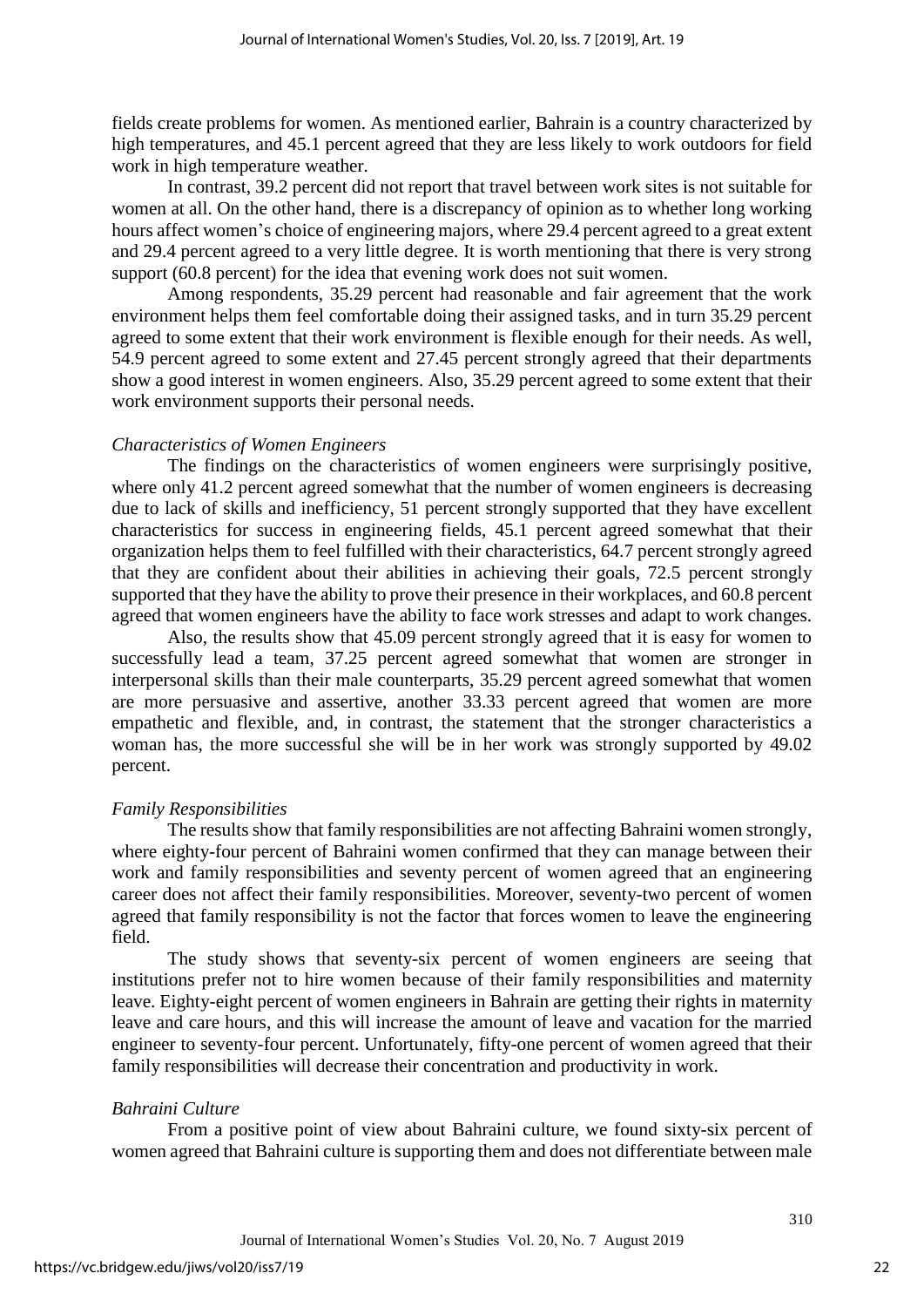and female, and forty-seven percent of women disagreed that culture and tradition will affect women's success negatively in their engineering career.

Women are getting their chances, with seventy-four percent innovating and participating in engineering careers in Bahrain. Also, eighty-four percent say that Bahraini culture encourages women to work in engineering fields. This cultural support is reflected in women's opinions in this field where they think that they made the right decision in studying engineering by ninety percent, and, at the same time, eighty-seven percent were encouraging female students to study engineering.

In the workplace, seventy-eight percent of women engineers were not finding any problems with their female colleagues, and sixty-three percent were not receiving any negative comments about their job. Also, eighty-four percent of women said that they are not feeling any pressure from society to change their career, and eighty-two percent said their Bahraini husbands are not forcing them to leave the field.

## *The Gender Gap and Equal Opportunities*

Most of the results in this section were answered with 'I know': 58.8 percent said they do not know whether there is a committee of equal opportunities in their organizations, 56.9 percent also did not know if they implement the principles of equal opportunity, 60.8 percent did not know if there are clear and documented criteria for selecting members of the board of directors, 66.7 percent did not know if their organizations reflect the these principles and procedures; and from a positive point of view, 33.3 percent supported very little the idea that Arab societies disagree with women being engineers.

In contrast, 51 percent strongly agreed that most organizations in both sectors prefer to employ men rather than women in engineering fields, with 37.3 percent having a fair level of agreement that women change their jobs from engineering to another discipline because of this bias.

## **Summary, Conclusion, and Recommendations**

This section is a summary of the data collection results, findings of the research, conclusion, and recommendations. This section will highlight which factors are affecting Bahraini women in engineering fields and how we can support them in facing these challenges. At the end of this section, we recommend some topics for other papers to continue from our study and reach more accurate and detailed results that may help Bahraini women engineers.

## *Summary*

This study was designed to discuss the most important factors, which are work environment, women engineers' characteristics, family responsibilities, culture, and gender bias, that may affect the success of women working in engineering fields and the potential obstacles to success. The study focused on women engineers working in all engineering fields in both government and private sectors. The purpose of this paper was to study the current status of Bahraini women in engineering fields and compare opportunities and offers that are available for men and women in order to determine the extent to which equal opportunity principles in the engineering profession are implemented, and also to study and analyze some factors that affect Bahraini women and challenge their success in engineering fields, to finally come up with a clear conclusion on the current position of women and recommend future means of advancement and improvement. The study showed that worldwide generally, and in Arab societies especially, there are moves toward supporting women engineers to achieve success in this area and access leadership positions and equality with men engineers.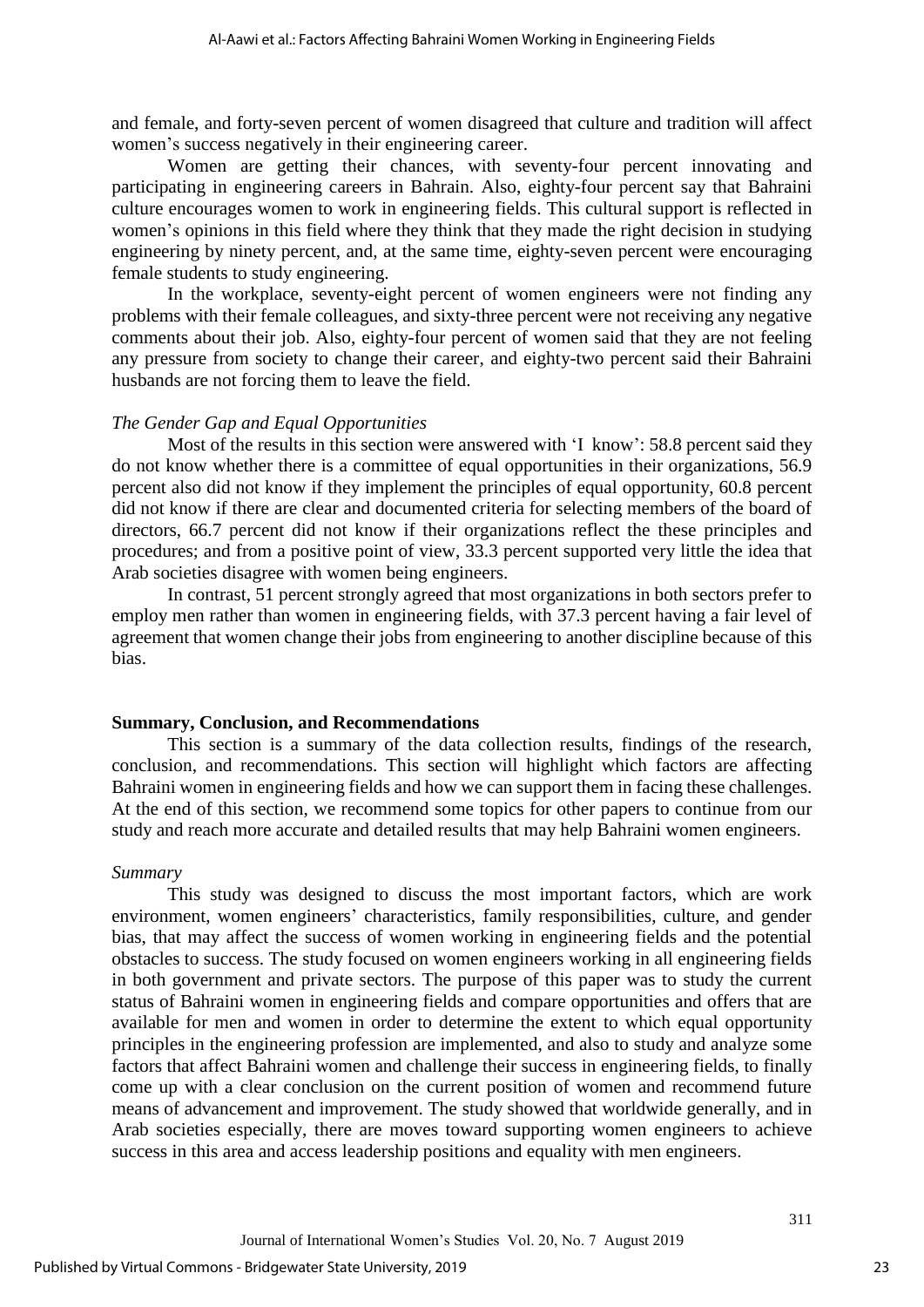### *Conclusion*

In conclusion, it is possible to see that Bahraini women constitute the lowest participation rate, which is thirty-five percent in the government sector and twenty-one percent in the private sector, in engineering. As for managerial and leadership positions, only thirtyone percent of engineers holding leadership positions in the government sector are women, and only sixteen percent with leadership positions in the private sector are women. Nevertheless, Bahraini women participated in a reasonable proportion in the engineering fields and achieved leadership and administrative positions, even if these were a small proportion. Moreover, these percentages indicate that Bahraini women were able to prove their value amid many obstacles and difficulties, including many widely-held beliefs. In return, it is necessary to give Bahraini women engineers more opportunities to participate in the process of economic development and to achieve the highest positions.

This study indicated that the factors studied do not significantly affect the success of Bahraini women in this specialization. However, the most important issues include not giving them the opportunities for leadership positions and increasing the percentage of their participation in all engineering fields. As most of the results confirmed, women are able to lead a group successfully, and they believe in their abilities to achieve the objectives of the institution in terms of matters related to the work. It is worth mentioning that the vast majority emphasized that the culture and the responsibilities of women are not a major obstacle to their success. Also, most respondents strongly agreed that the work environment is flexible enough and helps them to feel comfortable, which means that the work environment is not an obstacle to a certain extent.

Based on these demonstrated results, it is possible to say that the problem of unequal opportunities in the institutions, the absence of a clear mechanism for the selection of managers and people who occupy leadership positions, and, most importantly, the lack of knowledge held by the employees, and in particular the Bahraini women engineers, led to a reduction in the proportion of participation of women in the engineering fields but not in the degree of success.

## *Recommendations*

By examining the data analysis and results, the following recommendations were constructed:

- 1. Based on Bahrain's economic Vision 2030 and the sustainability of the development of Bahrain, women that are led by SCW and women in the engineering sector require support from the Bahraini government to force the ministries to encourage women in this field, develop their skills and knowledge, and give them equal opportunities to reach the highest level positions in Bahrain.
- 2. Women are facing a challenge in that institutions prefer to hire men rather than women, especially in the private sector. Labor Market Regulatory Authority (LMRA) should consider that and apply some rules supporting women engineers.
- 3. Enact special laws and policies to support women in Bahrain.
- 4. Flexible hour systems will be a valid option for married women; it is an easy step for organizations to offer this concession to support their women employees.
- 5. It is noted that both the government and private sectors do not allow working from home; this is an option in other countries if women (or men) have a reason for it.
- 6. Provide suitable working hours and force organizations not to expect them to work late into the evening.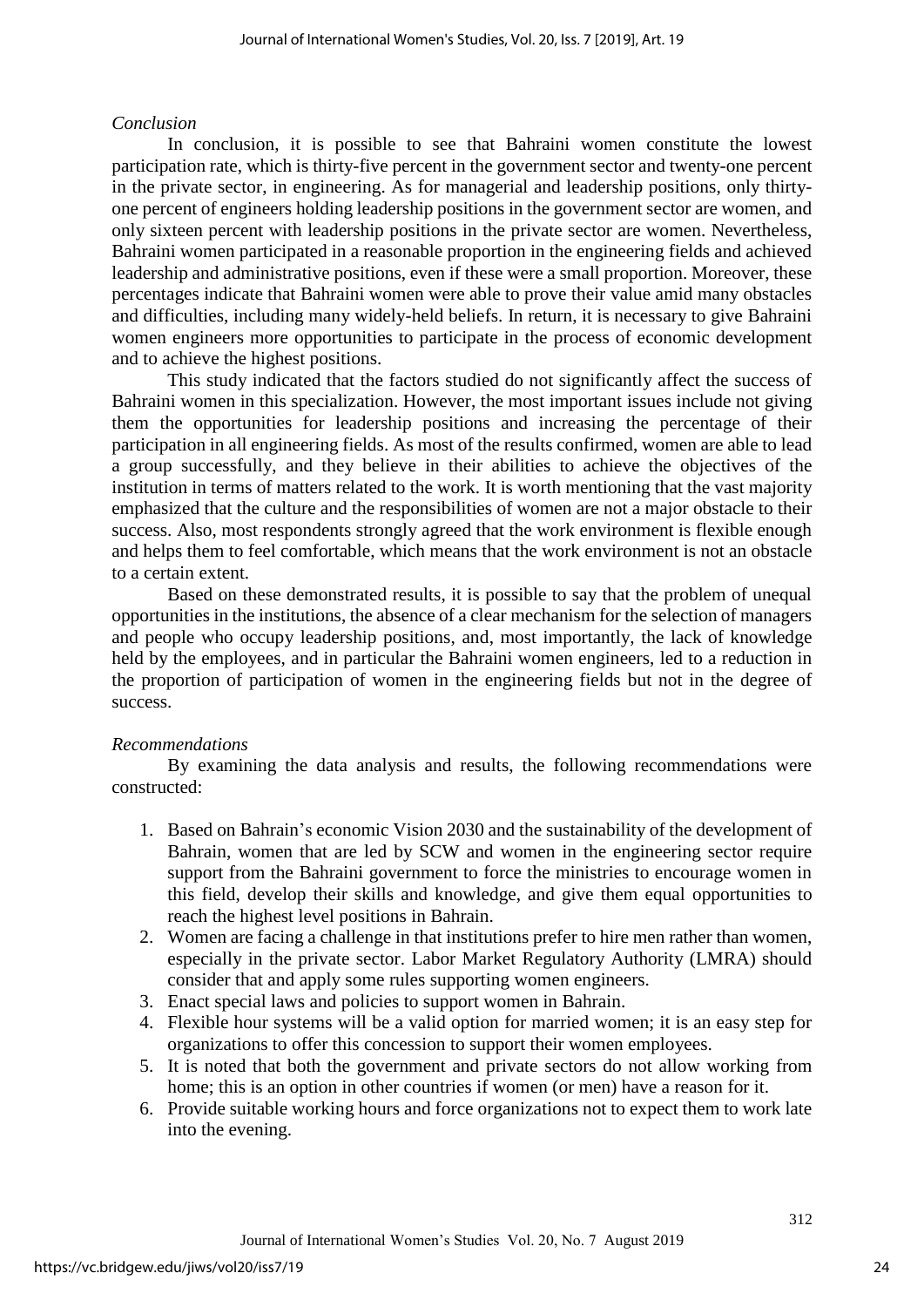- 7. Establish a committee under SCW responsible for the development of principles of women in engineering sector and other sectors as well, to ensure that they have access to all their rights and have a comfortable environment for work and innovation.
- 8. Encourage female students to choose engineering fields, and show them examples of successful engineering women in Bahrain.
- 9. Help women manage family responsibilities, society's requirements, and work duties.
- 10. Provide a special training program to develop women's knowledge and skills in the engineering field.
- 11. Develop women engineers' soft skills, such as confidence, decision-making, communication, and interpersonal skills.
- 12. Establish professional women engineers to hire them later in leadership positions.
- 13. Market and develop engineering fields by exploiting the benefits women who participate in engineering enjoy to improve this sector in Bahrain.

## *Recommendations for Further Studies*

This study focused on the factors affecting Bahraini women working in the engineering field. Five factors were chosen, studied, and analyzed.

From the data collected, some results need to be specified and investigated in a separate study; for example, this study found very similar results when it asked about the effect of time and work on women's personal lives. These may need to be studied with related factors and with an opportunity created to go back and ask women engineers about reasons and suggestions to solve the issues. Moreover, many other factors can be studied, such as discrimination against women, parents' decisions, social values and prestige, high level positions, and long working hours.

This study was based in theory only; for future research, it is recommended that testing of the factors take place based on the institutions and analysis of the data for each. Maybe our questions, if focused only on the government sector or only on the private sector, would get different results. This could be done by targeting one bank or ministry and studying it in relation to the number of female engineers working in that institution.

Comparing the engineering fields with STEM sectors will have a beneficial result in studying the position of women in Bahrain. Moreover, studying some related factors together may focus on problems and challenges that are facing Bahraini women in this field. It will be an important future study if the Bahrain Engineering Society helps to support women engineers in Bahrain in coordination with the Supreme Council for Women.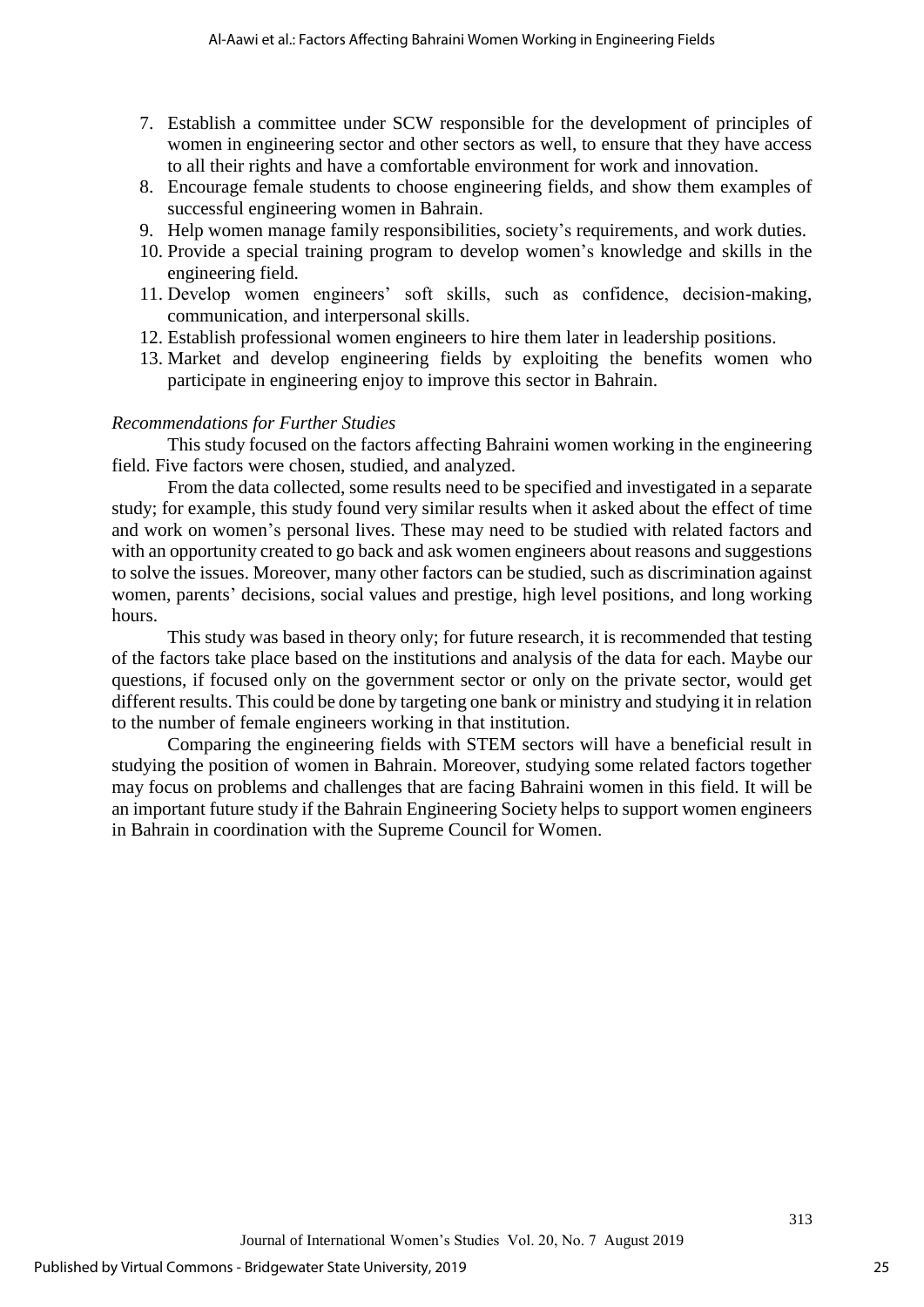**References**

- Ahmed, D. A. A. (2007). *Gender, disability and Islam: living with visual impairment in Bahrain* (Doctoral dissertation, University of Warwick). Retrieved on 10 June 2017 from: http://wrap.warwick.ac.uk/1285/1/WRAP\_THESIS\_Ahmed\_2007.pdf
- Al-Alawi, A. I. (2016). Status of Bahraini Women in the Banking and Financial Sector: Challenges and Opportunities. *Journal of International Women's Studies*, *17(4)*, pp. 210-228. Retrieved on 15 May 2017 from: http://vc.bridgew.edu/jiws/vol17/iss4/15
- Al-Alawi, A. I., & El Naggar, N. F. (2018). Factors Affecting Women Leadership to Reach Top Management and Its Impact on the Economy: The Case of the Kingdom of Bahrain. *Arab Women and Their Evolving Roles in the Global Business Landscape*, pp. 87-119.
- Al-Alawi, A. I., Husamaddin, S, Mejeran, F.K. & Madan, F.K. (2018). Bahraini Women Engineers: Factors Influencing Their Career Success Ladder. *Arab Women and Their Evolving Roles in the Global Business Landscape*, pp. 178-208.
- Al-Alawi, A. I. (2016a). Status of Bahraini Women in the Banking and Financial Sector: Challenges and Opportunities. *Journal of International Women's Studies*, 17(4), 210- 228. Retrieved from: http://vc.bridgew.edu/jiws/vol17/iss4/15
- Al-Alawi, A. I. (2016b), Current Status of Bahraini Women in Financial and Banking Sector: Challenges and Opportunities, published by Supreme Council for Women, 1st edition, 305.42095365-dc22, ISBN: 978-99901-91-39-4. Retrieved from: http://www.scw.bh/ar/MediaCenter/Publications/BahrainiWomenDay/2015/woman% 20i n%20financial%20and%20banking%20study%20-%20updated.pdf
- Alayam (2017, 11 April). The celebration of the Bahraini women engineer marks the culmination of five decades of positive contributions. Alayam newspaper, in Arabic issue 10229. Retrieved on 19 July 2017 from: http://www.alayam.com/alayam/local/644079/News.html
- Berrais, A. (2010). Arab Women in Engineering Education: Current State and Future Perspective. Conference proceedings of the 1st Symposium of Female Higher Education: Trends and Perspectives, Taibah University, *4-6 January*, 77-–85... Retrieved from<http://www.google.ps/> Arab Women in Engineering Education: Current State and Future = http://Ftaibahuevents.com
- BNA (2017, 14 February), Theme of Bahraini Women's Day 2017 announced, Bahrain News Agency. Retrieved in July 2017 from: http://www.bna.bh/portal/en/news/770602
- BRAYBOY, B., CASTAGNO, A. and MAUGHAN, E. (2018). [online] Citeseerx.ist.psu.edu. Available at: http://citeseerx.ist.psu.edu/viewdoc/download?doi=10.1.1.533.1167&rep=rep1&type= pdf Accessed 3 Aug. 2018.
- Baytiyeh, H. (2012). Women engineers in the Middle East from enrollment to career: A case study. In American Society for Engineering Education. American Society for Engineering Education.
- Central Informatics Organization (CIO) (2014). Bahrain Population. Retrieved in May 2017 from http://www.data.gov.bh/en/series
- Dizikes, P. (2012). Study: Female students wary of the engineering workplace. Retrieved from: https://phys.org/news/2012-04-female-students-wary-workplace.html
- Duncan, J. R. & Zeng, Y. (2005). Women: Support factors and persistence in engineering. Retrieved in August 2017 from: http://www.ballstatedaily.com/article/2016/11/newswomen-in-technology
- EDB (2013). Women Living and Working in Bahrain. Bahrain Economic Development Board. Retrieved in July 2017 from: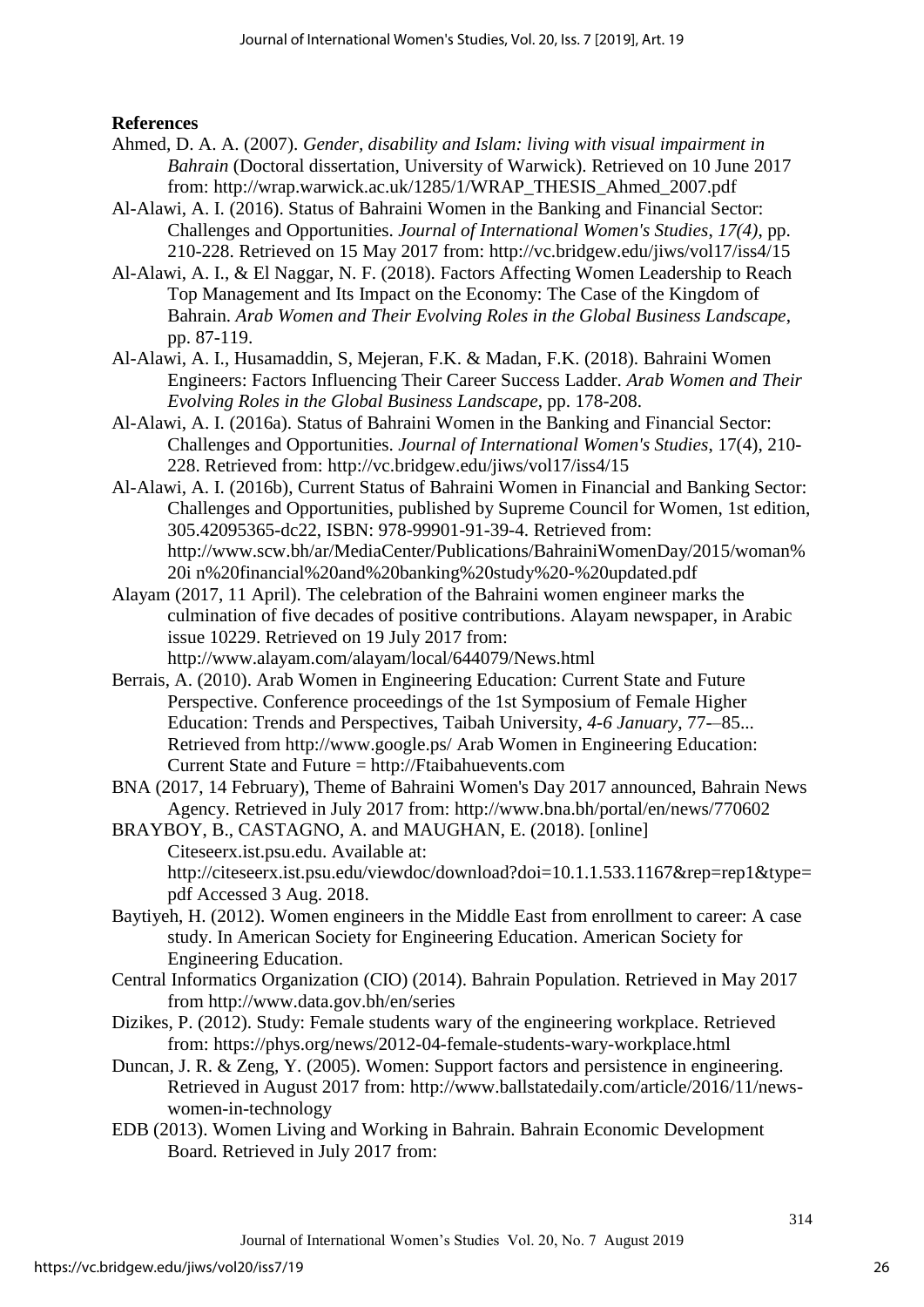http://www.bahrainedb.com/en/EDBDocuments/EDB-Women-in-Bahrain-May-2013.pdf

Engineering UK, Global - United Kingdom Engineering Workforce, Retrieved from: http://research.swe.org/2016/08/united-kingdom-engineering-workforce/European Union (2010), Achieving gender equality and diversity in engineering. Retrieved from:

http://ww2.prospects.ac.uk/cms/ShowPage/Home\_page/Labour\_market\_information/ Graduate Market Trends/Achieving gender equality and diversity in engineering  $_\text{Autumn\_05}$  /p%21eeXadpm

- Elejalde-Ruiz. A. (2016, October 27). Women Engineers Describe Unfriendly Work environments in study. Retrieved on 17 August 2017 from: https://www.google.com/amp/www.chicagotribune.com/business/ct-womenengineering-implicit-bias-1028-biz-20161027-story,amp.html
- Frehill, L. M., DiFabio, N. M., Hill, S. T., Traeger, K., & Buono, J. (2008). Women in engineering 2007: A review of the 2007 literature. *Society of Women Engineers Magazine*, *54*(3), pp. 34-70.
- Fouad, N. A., Singh, R., Fitzpatrick, M. E., & Liu, J. P. (2011). Stemming the tide: Why women leave engineering. *University of Wisconsin-Milwaukee, Final report from NSF Award*, *827553*.
- Gandhi, C. M. O. (1999). A longitudinal evaluation of factors associated with retaining women in science and engineering. Retrieved on April 2017 from http://lib.dr.iastate.edu/cgi/viewcontent.cgi?article=13450&context=rtd
- Geertsema, R. (2007). 'Women in working and leadership positions in the construction industry in South Africa,' Unpublished MSc Thesis of Tshwane University of Technology, South Africa.
- Glosemeyer, I. (2006). "Political Parties and Participation: Arabian Peninsula," in Encyclopedia of Women and Islamic Cultures. Pioneer Bahraini Women, *Bahrain Brief (London: Gulf Centre for Strategic Studies)*, 7, No. 7 (2006), pp. 551-553.
- Hill, C., Corbett, C. & St. Rose, A. (2010). Why So Few? Women in Science, Technology, Engineering, and Mathematics. Retrieved on April 2017 from https://www.aauw.org/files/2013/02/Why-So-Few-Women-in-Science-Technology-Engineering-and-Mathematics.pdf
- LMRA (2012). The Promulgation of the Labour Law in the Private Sector. Bahrain Law No. 36. Retrieved on May 2017 from

http://lmra.bh/portal/files/cms/shared/file/labour%20law%202012.pdf

- Martin, P., & Barnard, A. (2013). The experience of women in male-dominated occupations: A constructivist grounded theory inquiry. *SA Journal of Industrial Psychology, 39*(2), 12 pages. doi.#10.4102/sajip.v39i2.1099
- Matthews, M. (2014). What's her secret? PRiSM. *American Society for Engineering Education*. Retrieved on16 June 2017 from http://www.asee-prism.org/featured-story- $2/$
- Mohammaden, A. (2013). Factors affecting women career choice: comparison between civil engineering and other engineering disciplines. Retrieved on 25 May 2017 from http://library.iugaza.edu.ps/thesis/109781.pdf
- Menezes, D. (2018). [online] Vc.bridgew.edu. Available at: http://vc.bridgew.edu/cgi/viewcontent.cgi?article=2007&context=jiws Accessed 3 Aug. 2018.
- Supreme Council for Women (2015). Bahraini Women in Numbers: 2015. pp: 21. Supreme Council for Women. Retrieved on June 2017 from:

https://www.scw.bh/en/MediaCenter/Documents/Final-Numbers-May-2016.pdf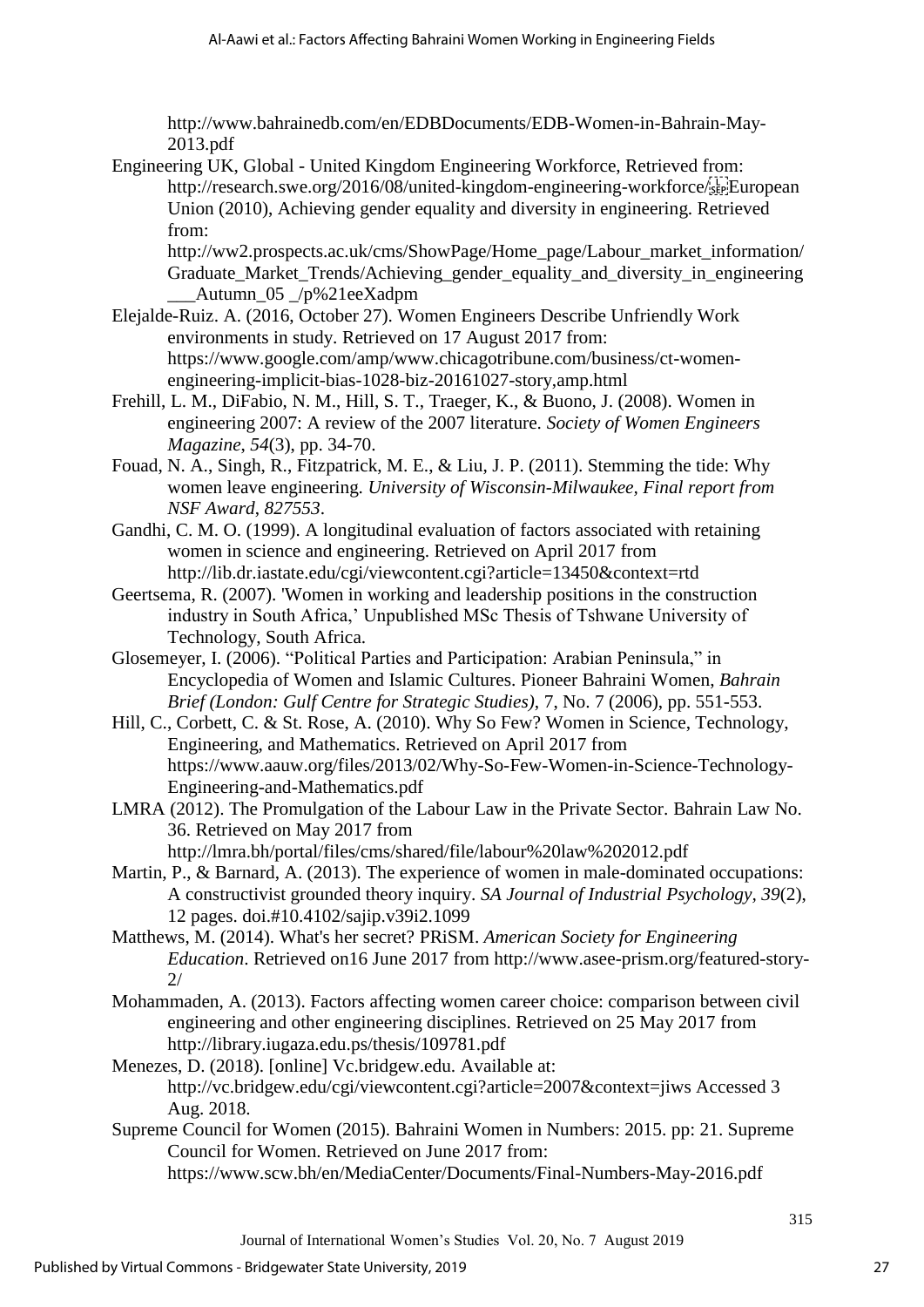- Supreme Council for Women (2017). 2017 Bahrain Women's day in engineering field. Supreme Council for Women. Retrieved on June 2017 from: https://www.scw.bh/ar/WomenNeeds/WomenDay/Pages/%D9%8A%D9%88%D9%8 5-%D8%A7%D9%84%D9%85%D8%B1%D8%A3%D8%A9- %D8%A7%D9%84%D8%A8%D8%AD%D8%B1%D9%8A%D9%86%D9%8A%D 8%A9-2017.aspx
- Smith, A. & Dengiz, B. (2010). Women in engineering in Turkey a large scale quantitative and qualitative examination. *European Journal of Engineering Education, 35(1)*, pp. 45-57.
- Seikali, M., Roodsaz, R., & Etgen, C. (2014). The Situation of Women in the Gulf states. United Kingdom: European parliament, Policy Department
- Society of Women Engineers (2006). Attitudes and experiences of engineering alumni, by Harris Interactive. Unpublished PowerPoint presentation.
- UOB (2017), UOB holds 1st Women Scientific Forum "STEM" Retrieved on June 2017 from: http://www.uob.edu.bh/en/index.php/15-slider/1533-uob-holds-1st-womenscientific-forum-stem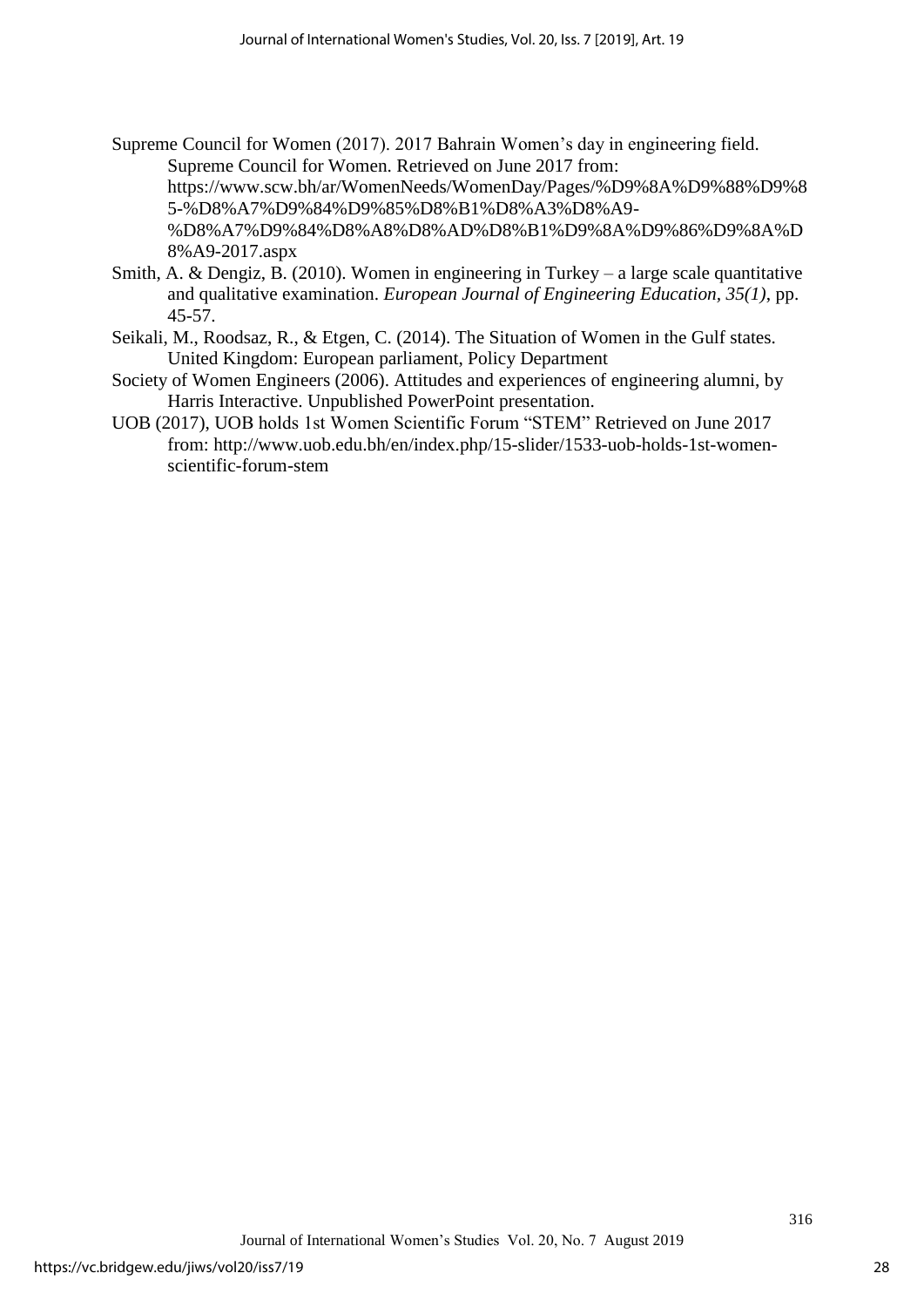# **Appendix A**

The following section includes detailed data that have been gathered that involve information such as the social status, workplace, background, qualifications, job titles, and years of experience of the respondents.

| <b>Social Status</b> | <b>Response Rate</b> |
|----------------------|----------------------|
| Single               | 29                   |
| Married              |                      |
| Divorced             |                      |
| Widow                |                      |

# **Table 3: Social Status of Respondents**

# **Table 4: Workplace of Respondents**

| Workplace  | <b>Response Rate</b> |  |
|------------|----------------------|--|
| Government |                      |  |
| Private    |                      |  |

# **Table 5: Engineering Background of Respondents**

| <b>Engineering Background</b>        | <b>Response Rate</b>  |
|--------------------------------------|-----------------------|
| Civil Engineering                    | 59                    |
| <b>Mechanical Engineering</b>        | $\mathcal{D}_{\cdot}$ |
| <b>Chemical Engineering</b>          | 2                     |
| <b>Electrical Engineering</b>        | 12                    |
| <b>Computer Engineering</b>          | 10                    |
| <b>Telecommunication Engineering</b> | 2                     |
| Architecture                         | 10                    |
| Others                               | 4                     |
| Total                                |                       |

# **Table 6: Qualification of Respondents**

| Qualification             | <b>Response</b><br>Rate |
|---------------------------|-------------------------|
| Doctoral Degree (Ph.D.)   | $\mathbf{\Omega}$       |
| Master's Degree (M.A.)    | 14                      |
| Bachelor's Degrees (B.A.) | 72                      |
| Diplomas                  | 14                      |
| <b>)thers</b>             |                         |